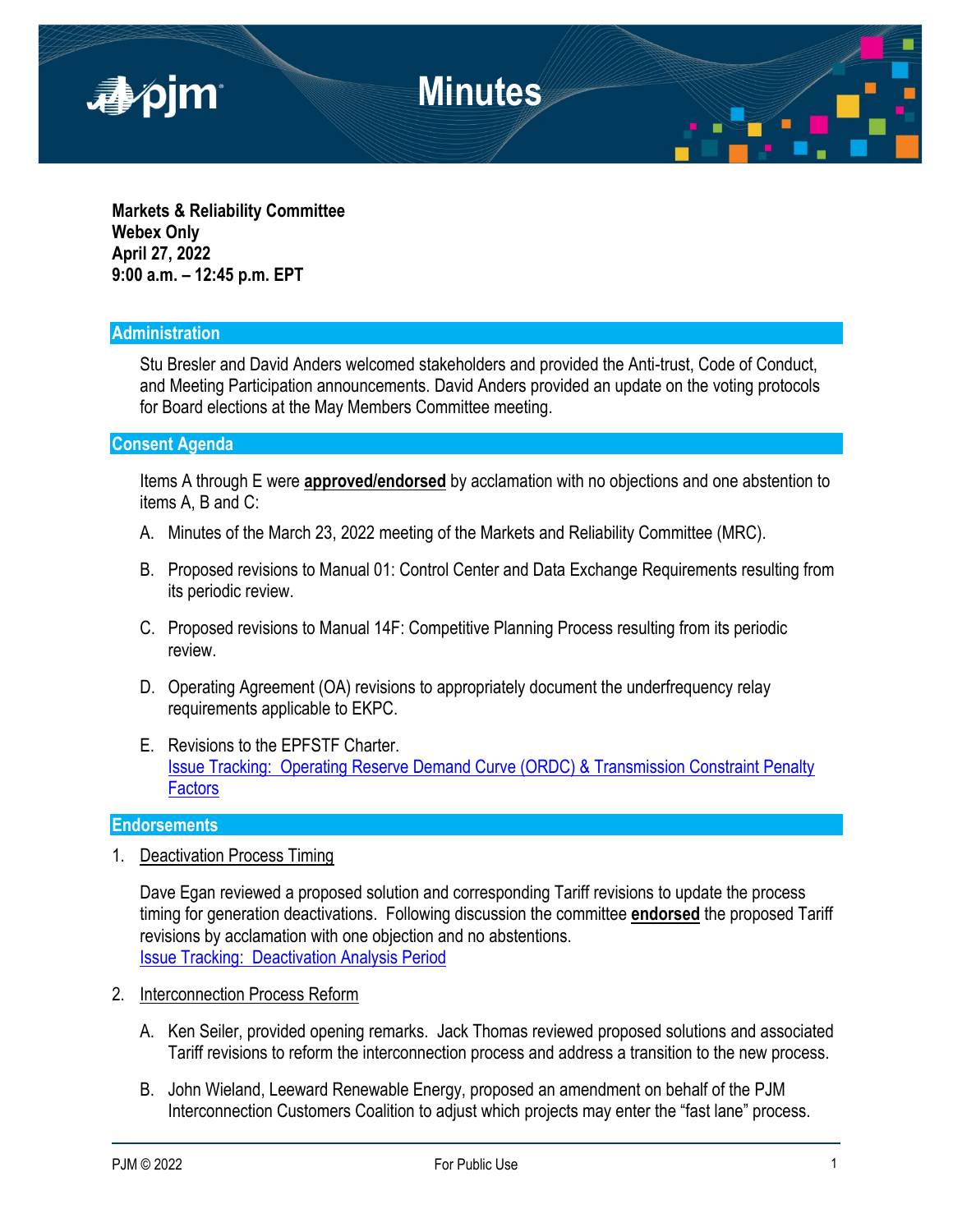

Greg Poulos, on behalf of the Delaware Division of the Consumer Advocate, objected to this proposed amendment and therefore it was not incorporated into the main motion.

- C. Jim Davis, Dominion Energy, and Alex Stern, PSEG, proposed an amendment addressing site control for federally controlled lands. Greg Poulos, on behalf of the Delaware Division of the Consumer Advocate, objected to this proposed amendment and therefore it was not incorporated into the main motion.
- D. Amber Thomas, Exelon, proposed an amendment regarding the Network Upgrade Cost Responsibility Agreement. Greg Poulos, on behalf of the Delaware Division of the Consumer Advocate, objected to this proposed amendment and therefore it was not incorporated into the main motion.
- E. Brian Kauffman, Enel North America, reviewed a proposed amendment addressing site control for tie lines. Greg Poulos, on behalf of the Delaware Division of the Consumer Advocate, objected to this proposed amendment and therefore it was not incorporated into the main motion.

Following discussion, the main motion was approved and the associated Tariff revisions were **endorsed** in a sector-weighted vote with 4.368 in favor.

[Issue Tracking: Interconnection Process Reform](https://www.pjm.com/committees-and-groups/issue-tracking/issue-tracking-details.aspx?Issue=0caa55a8-041c-4365-8a44-46ad2420b148)

- 3. Resource Adequacy (10:30-10:50)
	- A. David Anders and Walter Graf reviewed a proposed Issue Charge addressing the procurement of clean resource attributes.
	- B. Denise Foster Cronin, EKPC, proposed an amendment to the clarify Key Work Activity #8. Greg Poulos, on behalf of the Delaware Division of the Consumer Advocate, objected to this proposed amendment and therefore it was not incorporated into the main motion.

Following discussion, the Issue Charge was **approved** in a sector-weighted vote with 3.513 in favor.

C. Chris Pilong and Alex Scheirer provided an update on the Operating Committee's recommendation regarding Additional Reliability Products and Services.

[Issue Tracking: Capacity Market Reform](https://www.pjm.com/committees-and-groups/issue-tracking/issue-tracking-details.aspx?Issue=d0505dad-6dca-43b3-9334-bd8aba2a16e9)

#### **First Readings**

4. Start-Up Cost Offer Development

Tom Hauske reviewed the revised PJM/IMM Proposal addressing Start-Up Cost Offer Development developed in the Cost Development Subcommittee. The committee will be asked to endorse the proposal at its next meeting.

[Issue Tracking: Start-up Cost Offer Development](https://www.pjm.com/committees-and-groups/issue-tracking/issue-tracking-details.aspx?Issue=46ced1bf-a450-4c80-9199-08ec2be2f4cb)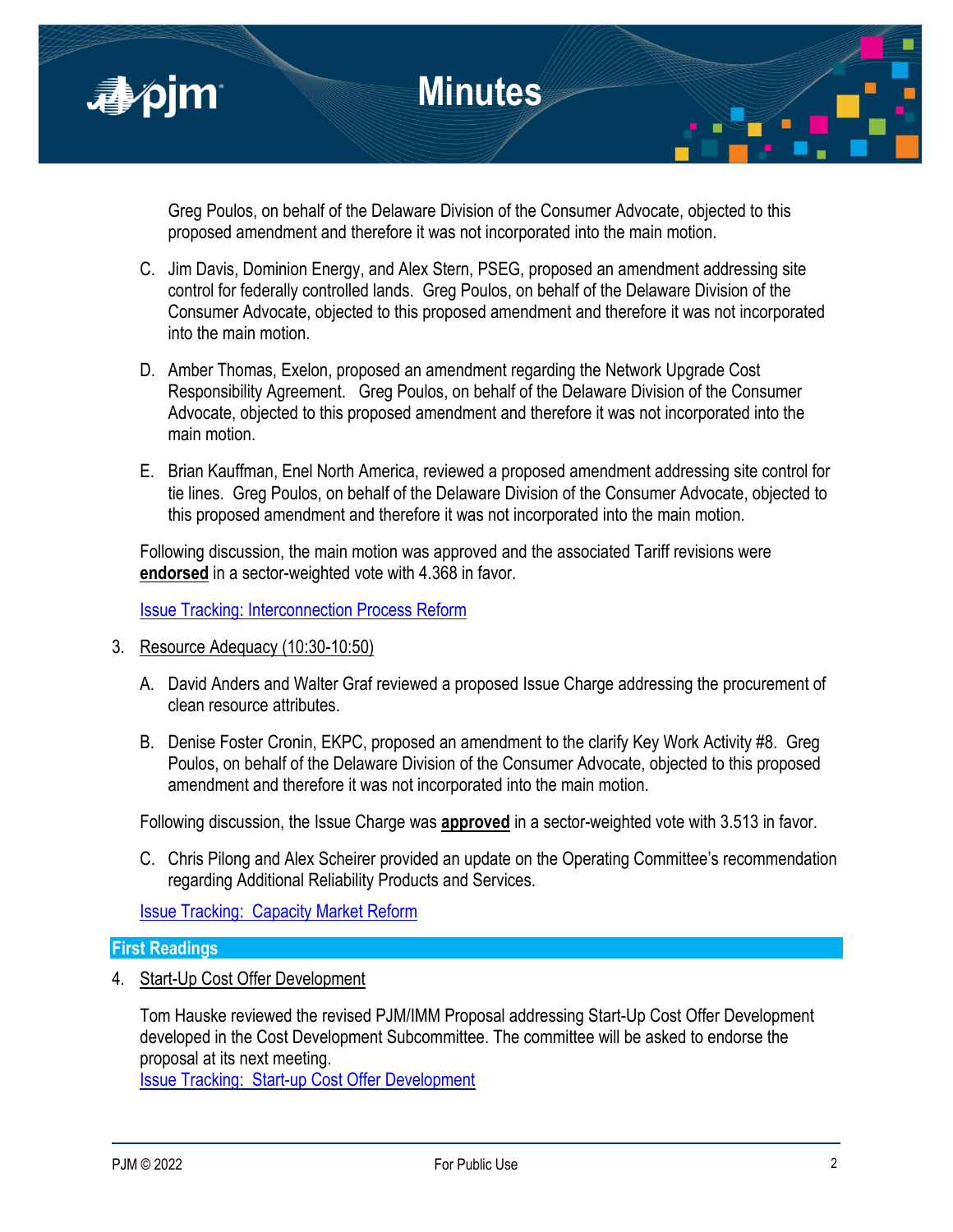

### 5. Dynamic Rating Issue

Chris Callaghan and Bilge Derin reviewed a proposed solution and corresponding revisions to Manual 01: Control Center and Data Exchange Requirements, Manual 03: Transmission Operations, and Manual 03A: Energy Management System (EMS) Model Update and Quality Assurance (QA) to address the Interim Measures to Facilitate the Integration of Dynamic Ratings into PJM Operations (Phase 1). The committee will be asked to endorse the proposed solution and corresponding Manual 01, Manual 03, and Manual 03A revisions proposed at its next meeting.

#### 6. Application of Designated Entity Agreement

Augustine Caven reviewed a proposed solution to address the application of Designated Entity Agreement. The committee will be asked to endorse the proposed solution and corresponding Operating Agreement (OA) revisions at its next meeting.

- 7. Manuals
	- A. Dean Manno reviewed proposed revisions to Manual 03: Transmission Operations resulting from its periodic review. The committee will be asked to endorse the proposed Manual 03 revisions at its next meeting.
	- B. Damon Fereshetian, Mike Handlin, and Rebecca Stadelmeyer reviewed proposed revisions to Manual 11: Energy & Ancillary Services Market Operations, Manual 12: Balancing Operations, and Manual 28: Operating Agreement Accounting addressing changes for Intelligent Reserve Deployment (IRD). The committee will be asked to endorse the proposed Manual 11 and Manual 28 revisions at its next meeting.

[Issue Tracking: Synchronized Reserve Event Actions and Expectations](https://pjm.com/committees-and-groups/issue-tracking/issue-tracking-details.aspx?Issue=88b492a5-1547-4558-a242-456d99b87a37)

- C. Zhenyu Fan, Mike Handlin, and Rebecca Stadelmeyer reviewed proposed revisions to Manual 11: Energy & Ancillary Services Market Operations, Manual 12: Balancing Operations, and Manual 28: Operating Agreement Accounting addressing conforming changes for stability limits in markets and operations. The committee will be asked to endorse the proposed Manual 11, Manual 12, and Manual 28 revisions at its next meeting. [Issue Tracking: Stability Limits in Markets and Operations](https://www.pjm.com/committees-and-groups/issue-tracking/issue-tracking-details.aspx?Issue=e2cf01c5-2504-49d7-8b1a-66b867bba081)
- D. Joshua Bruno reviewed proposed revisions to Manual 21A: Determination of Accredited UCAP Using Effective Load Carrying Capability Analysis addressing an ELCC model run timing update and changes to reflect the continuation of the current method to provide unit specific backcasts only as requested. The committee will be asked to endorse the proposed Manual 21A revisions at its next meeting.
- E. Rich Brown reviewed proposed revisions to Manual 36: System Restoration resulting from its periodic review. The committee will be asked to endorse the proposed Manual 36 revisions at its next meeting.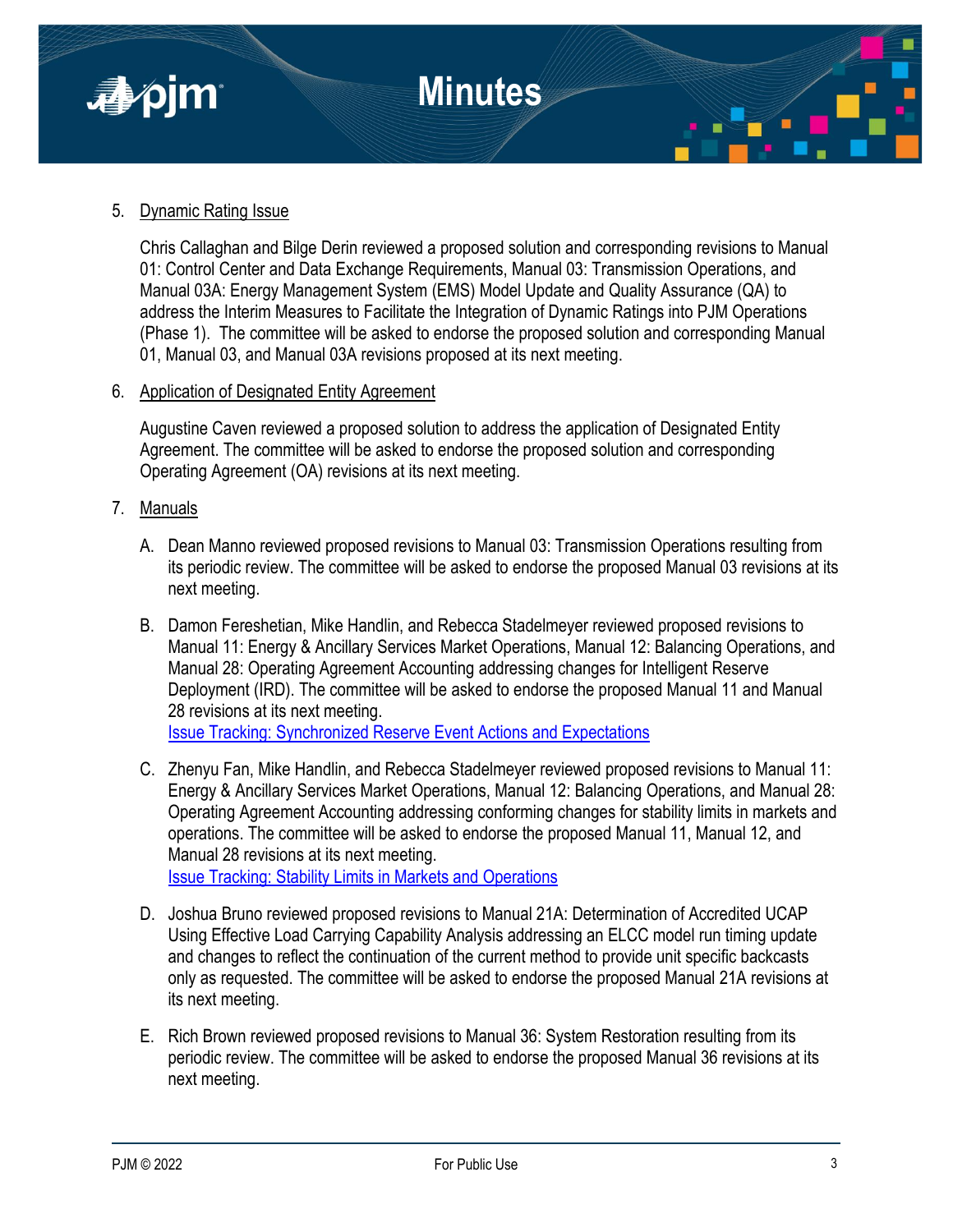

### **Informational Report**

8. Grid of the Future – PJM RTEP Perspective (12:30-12:45)

This item was deferred until the committee's next meeting.

## **Future Agenda Items**

No new future agenda items were identified.

| <b>Future Meeting Dates and Materials</b>     |             |                                               | <b>Materials Due</b><br>to Secretary | <b>Materials</b><br><b>Published</b> |
|-----------------------------------------------|-------------|-----------------------------------------------|--------------------------------------|--------------------------------------|
| Date                                          | Time        | Location                                      |                                      |                                      |
| May 25, 2022                                  | 9:00 a.m.   | PJM Conference & Training Center and<br>WebFx | May 13, 2022                         | May 18, 2022                         |
| June 29, 2022                                 | 9:00 a.m.   | PJM Conference & Training Center and<br>WebFx | June 17, 2022                        | June 22, 2022                        |
| <b>July 27, 2022</b>                          | 9:00 a.m.   | PJM Conference & Training Center and<br>WebFx | July 15, 2022                        | July 20, 2022                        |
| <b>August 24, 2022</b>                        | 9:00 a.m.   | PJM Conference & Training Center and<br>WebEx | August 12, 2022                      | August 17, 2022                      |
| <b>September 21, 2022</b>                     | 9:00a.m.    | PJM Conference & Training Center and<br>WebEx | September 9, 2022                    | September 14, 2022                   |
| * October 24, 2022<br>*tentative dates & time | * 1:00 p.m. | Off-site TBD                                  | * October 12, 2022                   | * October 17, 2022                   |
| <b>November 16, 2022</b>                      | 9:00 a.m.   | PJM Conference & Training Center and<br>WebEx | November 4, 2022                     | November 9, 2022                     |
| <b>December 21, 2022</b>                      | 9:00 a.m.   | PJM Conference & Training Center and<br>WebEx | December 9, 2022                     | December 14, 2022                    |

#### Author: D. Anders

### **Meeting Attendance**

#### **Chair/Secretary**

| <b>_AST NAME</b> | <b>FIRST NAME</b> | <b>COMPANY NAME</b>            | <b>SECTOR</b>         |
|------------------|-------------------|--------------------------------|-----------------------|
| Bresler          | Stu               | υN<br>Interconnection LLC<br>Ð | <br>Not<br>Applicable |
| Anders           | Dave              | ٠JM<br>Interconnection LLC     | <br>Not<br>Applicable |

#### **Voting Attendees**

| <b>LAST NAME</b> | <b>FIRST NAME</b> | <b>COMPANY NAME</b>                                 | <b>SECTOR</b>             |
|------------------|-------------------|-----------------------------------------------------|---------------------------|
| Barker           | Jason             | <b>Constellation Energy Generation, LLC</b>         | <b>Generation Owner</b>   |
| Benchek          | Jim               | Monongahela Power Company d/b/a Allegheny Power     | <b>Transmission Owner</b> |
| <b>Bleiweis</b>  | <b>Bruce</b>      | DC Energy, LLC                                      | <b>Other Supplier</b>     |
| Borgatti         | Michael           | Rep'g. Newark Energy Center, LLC                    | <b>Generation Owner</b>   |
| Borgatti         | Michael           | Rep'g. York County Solid Waste and Refuse Authority | <b>Generation Owner</b>   |
| Borgatti         | Michael           | Rep'g. Jersey Green Energy, LLC                     | <b>Other Supplier</b>     |
| Borgatti         | Michael           | Rep'g. Energy Harbor LLC                            | <b>Generation Owner</b>   |
| Borgatti         | Michael           | Rep'g. NextEra Energy Marketing, LLC                | <b>Other Supplier</b>     |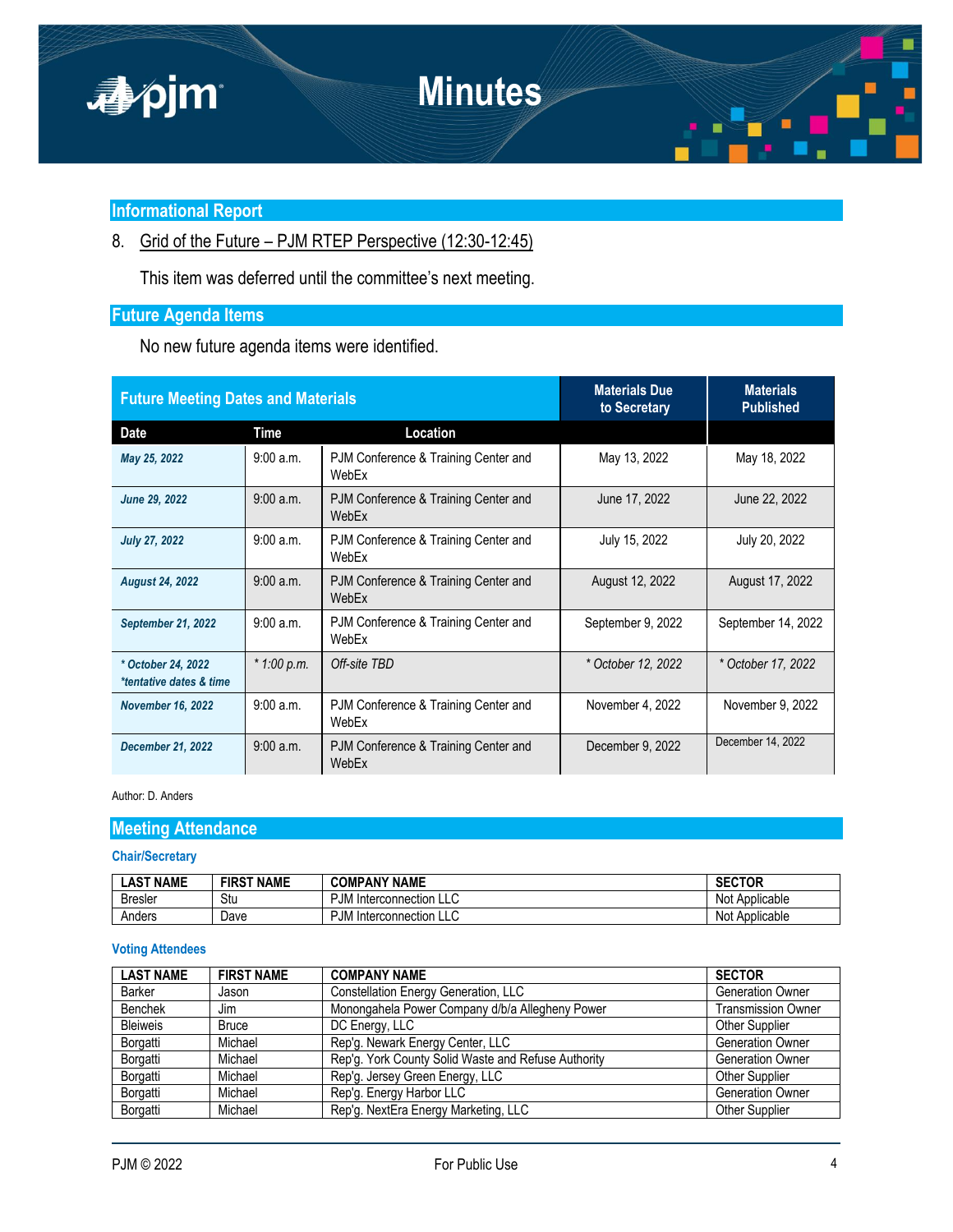

| Generation Owner<br>Borgatti<br>Michael<br>Rep'g. Longview Power, LLC<br>Borgatti<br>Michael<br>Rep'g. Moxie Freedom LLC<br>Generation Owner<br><b>Brodbeck</b><br>John<br>EDP Renewables North America LLC<br>Generation Owner<br>Rep'g. Messer LLC<br><b>Bruce</b><br>Susan<br>End-Use Customer<br>Rep'g. Procter & Gamble Paper Products Company (The)<br>End-Use Customer<br><b>Bruce</b><br>Susan<br>Rep'g. Air Products & Chemicals, Inc.<br><b>Bruce</b><br>End-Use Customer<br>Susan<br><b>Bruce</b><br>Susan<br>Rep'g. Lehigh Portland Cement Company<br>End-Use Customer<br><b>Bruce</b><br>Susan<br>Rep'g. Linde Inc.<br>End-Use Customer<br>Rep'g. Kimberly-Clark Corporation<br><b>Bruce</b><br>Susan<br><b>Generation Owner</b><br>Rep'g. Letterkenny Industrial Development Authority - PA<br><b>Electric Distributor</b><br><b>Bruce</b><br>Susan<br>Rep'g. Trustees of the University of Pennsylvania<br>End-Use Customer<br><b>Bruce</b><br>Susan<br>Rep'g. Gerdau Ameristeel Energy, Inc.<br><b>Bruce</b><br>Susan<br>End-Use Customer<br><b>Bruce</b><br>Susan<br>Rep'g. Wellsboro Electric Company<br><b>Electric Distributor</b><br><b>Bruce</b><br>Rep'g. Industrial Energy Users-Ohio<br>Other Supplier<br>Susan<br><b>Bruce</b><br>Rep'g. Cleveland-Cliffs Steel LLC<br>End-Use Customer<br>Susan<br>Rep'g. MeadWestvaco Corporation<br>End-Use Customer<br><b>Bruce</b><br>Susan<br>Canter<br>David<br>Appalachian Power Company<br><b>Transmission Owner</b><br>Chocarro<br>Iker<br>RWE Renewables Americas, LLC<br><b>Generation Owner</b><br>Matthew<br>Crosby<br>Cypress Creek Renewables, LLC<br>Generation Owner<br>Virginia Electric & Power Company<br><b>Transmission Owner</b><br>Davis<br>James<br><b>Dixit</b><br>Recurrent Energy, LLC<br>Other Supplier<br>Anuj<br>Domian<br>Christin<br>Duquesne Light Company<br><b>Transmission Owner</b><br>Rockland Electric Company<br>Dorner<br>Amber<br><b>Transmission Owner</b><br>East Kentucky Power Cooperative, Inc.<br>Chuck<br><b>Transmission Owner</b><br>Dugan<br>Fitch<br>Generation Owner<br>Neal<br>NRG Power Marketing LLC<br>Geenex Solar LLC<br>Other Supplier<br>Foladare<br>Kenneth<br>Ford<br>Adrien<br>Old Dominion Electric Cooperative<br>Electric Distributor<br>Other Supplier<br>Fuess<br>Christian<br>Rep'g. Icetec.com, Inc.<br>Rep'g. Diamond State Generation Partners, LLC<br>Christian<br>Generation Owner<br>Fuess<br>Rep'g. PBF Power Marketing, LLC<br>Fuess<br>Christian<br>End-Use Customer<br>Rep'g. NextPower III US Holdco Inc.<br>Fuess<br>Christian<br>Generation Owner<br>Fuess<br>Christian<br>Rep'g. Kuehne Chemical Company, Inc.<br>End-Use Customer<br>Garnett<br>Duke Energy Business Services LLC<br><b>Transmission Owner</b><br><b>Bryan</b><br>Generation Owner<br>Hoatson<br>Tom<br>Riverside Generating Company, L.L.C.<br>Hohenshilt<br>Jennifer<br>Talen Energy Marketing, LLC<br><b>Generation Owner</b><br>John<br>Dayton Power & Light Company (The)<br>Horstmann<br><b>Transmission Owner</b><br>Thomas<br>Generation Owner<br>Hyzinski<br>Rep'g. Dynegy Marketing and Trade, LLC<br>Hyzinski<br>Rep'g. Carroll County Energy LLC<br>Generation Owner<br>Thomas<br>Rep'g. GenOn Energy Management, LLC<br>Hyzinski<br>Thomas<br>Generation Owner<br>Green River Holdings, LLC<br><b>Generation Owner</b><br>Janapareddy<br>Anupama<br>NRG Power Marketing LLC<br>Jardot<br>Gina<br><b>Generation Owner</b><br>Carl<br>Rep'g. Easton Utilities Commission<br>Johnson<br>Electric Distributor<br>Johnson<br>Carl<br>Rep'g. Old Dominion Electric Cooperative<br>Electric Distributor<br>Carl<br>Rep'g. Indiana Municipal Power Agency<br>Johnson<br>Electric Distributor<br>Rep'g. North Carolina Electric Membership Corporation<br>Johnson<br>Carl<br>Electric Distributor<br>Carl<br>Johnson<br>Rep'g. Michigan Public Power Agency<br>Electric Distributor<br>Rep'g. Delaware Municipal Electric Corporation, Inc.<br>Johnson<br>Carl<br>Electric Distributor<br>Carl<br>Johnson<br>Rep'g. Borough of Mont Alto, Pennsylvania<br>Electric Distributor<br>Carl<br>Johnson<br>Rep'g. Thurmont Municipal Light Company<br>Electric Distributor<br>Carl<br>Rep'g. Town of Williamsport (The)<br>Electric Distributor<br>Johnson<br>Carl<br>Rep'g. WPPI Energy<br>Other Supplier<br>Johnson<br>Rep'g. Blue Ridge Power Agency, Inc.<br>Electric Distributor<br>Johnson<br>Carl<br>Carl<br>Rep'g. Borough of Chambersburg<br>Electric Distributor<br>Johnson | Borgatti | Michael | Rep'g. Hazleton Generation LLC | <b>Generation Owner</b> |
|-------------------------------------------------------------------------------------------------------------------------------------------------------------------------------------------------------------------------------------------------------------------------------------------------------------------------------------------------------------------------------------------------------------------------------------------------------------------------------------------------------------------------------------------------------------------------------------------------------------------------------------------------------------------------------------------------------------------------------------------------------------------------------------------------------------------------------------------------------------------------------------------------------------------------------------------------------------------------------------------------------------------------------------------------------------------------------------------------------------------------------------------------------------------------------------------------------------------------------------------------------------------------------------------------------------------------------------------------------------------------------------------------------------------------------------------------------------------------------------------------------------------------------------------------------------------------------------------------------------------------------------------------------------------------------------------------------------------------------------------------------------------------------------------------------------------------------------------------------------------------------------------------------------------------------------------------------------------------------------------------------------------------------------------------------------------------------------------------------------------------------------------------------------------------------------------------------------------------------------------------------------------------------------------------------------------------------------------------------------------------------------------------------------------------------------------------------------------------------------------------------------------------------------------------------------------------------------------------------------------------------------------------------------------------------------------------------------------------------------------------------------------------------------------------------------------------------------------------------------------------------------------------------------------------------------------------------------------------------------------------------------------------------------------------------------------------------------------------------------------------------------------------------------------------------------------------------------------------------------------------------------------------------------------------------------------------------------------------------------------------------------------------------------------------------------------------------------------------------------------------------------------------------------------------------------------------------------------------------------------------------------------------------------------------------------------------------------------------------------------------------------------------------------------------------------------------------------------------------------------------------------------------------------------------------------------------------------------------------------------------------------------------------------------------------------------------------------------------------------------------------------------------------------------------------------------------------------------------------------------------------------------------------------------------------------------------------------------------------------------------------------------------------------------------------------------------------------------------------------------------------|----------|---------|--------------------------------|-------------------------|
|                                                                                                                                                                                                                                                                                                                                                                                                                                                                                                                                                                                                                                                                                                                                                                                                                                                                                                                                                                                                                                                                                                                                                                                                                                                                                                                                                                                                                                                                                                                                                                                                                                                                                                                                                                                                                                                                                                                                                                                                                                                                                                                                                                                                                                                                                                                                                                                                                                                                                                                                                                                                                                                                                                                                                                                                                                                                                                                                                                                                                                                                                                                                                                                                                                                                                                                                                                                                                                                                                                                                                                                                                                                                                                                                                                                                                                                                                                                                                                                                                                                                                                                                                                                                                                                                                                                                                                                                                                                                                                       |          |         |                                |                         |
|                                                                                                                                                                                                                                                                                                                                                                                                                                                                                                                                                                                                                                                                                                                                                                                                                                                                                                                                                                                                                                                                                                                                                                                                                                                                                                                                                                                                                                                                                                                                                                                                                                                                                                                                                                                                                                                                                                                                                                                                                                                                                                                                                                                                                                                                                                                                                                                                                                                                                                                                                                                                                                                                                                                                                                                                                                                                                                                                                                                                                                                                                                                                                                                                                                                                                                                                                                                                                                                                                                                                                                                                                                                                                                                                                                                                                                                                                                                                                                                                                                                                                                                                                                                                                                                                                                                                                                                                                                                                                                       |          |         |                                |                         |
|                                                                                                                                                                                                                                                                                                                                                                                                                                                                                                                                                                                                                                                                                                                                                                                                                                                                                                                                                                                                                                                                                                                                                                                                                                                                                                                                                                                                                                                                                                                                                                                                                                                                                                                                                                                                                                                                                                                                                                                                                                                                                                                                                                                                                                                                                                                                                                                                                                                                                                                                                                                                                                                                                                                                                                                                                                                                                                                                                                                                                                                                                                                                                                                                                                                                                                                                                                                                                                                                                                                                                                                                                                                                                                                                                                                                                                                                                                                                                                                                                                                                                                                                                                                                                                                                                                                                                                                                                                                                                                       |          |         |                                |                         |
|                                                                                                                                                                                                                                                                                                                                                                                                                                                                                                                                                                                                                                                                                                                                                                                                                                                                                                                                                                                                                                                                                                                                                                                                                                                                                                                                                                                                                                                                                                                                                                                                                                                                                                                                                                                                                                                                                                                                                                                                                                                                                                                                                                                                                                                                                                                                                                                                                                                                                                                                                                                                                                                                                                                                                                                                                                                                                                                                                                                                                                                                                                                                                                                                                                                                                                                                                                                                                                                                                                                                                                                                                                                                                                                                                                                                                                                                                                                                                                                                                                                                                                                                                                                                                                                                                                                                                                                                                                                                                                       |          |         |                                |                         |
|                                                                                                                                                                                                                                                                                                                                                                                                                                                                                                                                                                                                                                                                                                                                                                                                                                                                                                                                                                                                                                                                                                                                                                                                                                                                                                                                                                                                                                                                                                                                                                                                                                                                                                                                                                                                                                                                                                                                                                                                                                                                                                                                                                                                                                                                                                                                                                                                                                                                                                                                                                                                                                                                                                                                                                                                                                                                                                                                                                                                                                                                                                                                                                                                                                                                                                                                                                                                                                                                                                                                                                                                                                                                                                                                                                                                                                                                                                                                                                                                                                                                                                                                                                                                                                                                                                                                                                                                                                                                                                       |          |         |                                |                         |
|                                                                                                                                                                                                                                                                                                                                                                                                                                                                                                                                                                                                                                                                                                                                                                                                                                                                                                                                                                                                                                                                                                                                                                                                                                                                                                                                                                                                                                                                                                                                                                                                                                                                                                                                                                                                                                                                                                                                                                                                                                                                                                                                                                                                                                                                                                                                                                                                                                                                                                                                                                                                                                                                                                                                                                                                                                                                                                                                                                                                                                                                                                                                                                                                                                                                                                                                                                                                                                                                                                                                                                                                                                                                                                                                                                                                                                                                                                                                                                                                                                                                                                                                                                                                                                                                                                                                                                                                                                                                                                       |          |         |                                |                         |
|                                                                                                                                                                                                                                                                                                                                                                                                                                                                                                                                                                                                                                                                                                                                                                                                                                                                                                                                                                                                                                                                                                                                                                                                                                                                                                                                                                                                                                                                                                                                                                                                                                                                                                                                                                                                                                                                                                                                                                                                                                                                                                                                                                                                                                                                                                                                                                                                                                                                                                                                                                                                                                                                                                                                                                                                                                                                                                                                                                                                                                                                                                                                                                                                                                                                                                                                                                                                                                                                                                                                                                                                                                                                                                                                                                                                                                                                                                                                                                                                                                                                                                                                                                                                                                                                                                                                                                                                                                                                                                       |          |         |                                |                         |
|                                                                                                                                                                                                                                                                                                                                                                                                                                                                                                                                                                                                                                                                                                                                                                                                                                                                                                                                                                                                                                                                                                                                                                                                                                                                                                                                                                                                                                                                                                                                                                                                                                                                                                                                                                                                                                                                                                                                                                                                                                                                                                                                                                                                                                                                                                                                                                                                                                                                                                                                                                                                                                                                                                                                                                                                                                                                                                                                                                                                                                                                                                                                                                                                                                                                                                                                                                                                                                                                                                                                                                                                                                                                                                                                                                                                                                                                                                                                                                                                                                                                                                                                                                                                                                                                                                                                                                                                                                                                                                       |          |         |                                |                         |
|                                                                                                                                                                                                                                                                                                                                                                                                                                                                                                                                                                                                                                                                                                                                                                                                                                                                                                                                                                                                                                                                                                                                                                                                                                                                                                                                                                                                                                                                                                                                                                                                                                                                                                                                                                                                                                                                                                                                                                                                                                                                                                                                                                                                                                                                                                                                                                                                                                                                                                                                                                                                                                                                                                                                                                                                                                                                                                                                                                                                                                                                                                                                                                                                                                                                                                                                                                                                                                                                                                                                                                                                                                                                                                                                                                                                                                                                                                                                                                                                                                                                                                                                                                                                                                                                                                                                                                                                                                                                                                       |          |         |                                |                         |
|                                                                                                                                                                                                                                                                                                                                                                                                                                                                                                                                                                                                                                                                                                                                                                                                                                                                                                                                                                                                                                                                                                                                                                                                                                                                                                                                                                                                                                                                                                                                                                                                                                                                                                                                                                                                                                                                                                                                                                                                                                                                                                                                                                                                                                                                                                                                                                                                                                                                                                                                                                                                                                                                                                                                                                                                                                                                                                                                                                                                                                                                                                                                                                                                                                                                                                                                                                                                                                                                                                                                                                                                                                                                                                                                                                                                                                                                                                                                                                                                                                                                                                                                                                                                                                                                                                                                                                                                                                                                                                       |          |         |                                |                         |
|                                                                                                                                                                                                                                                                                                                                                                                                                                                                                                                                                                                                                                                                                                                                                                                                                                                                                                                                                                                                                                                                                                                                                                                                                                                                                                                                                                                                                                                                                                                                                                                                                                                                                                                                                                                                                                                                                                                                                                                                                                                                                                                                                                                                                                                                                                                                                                                                                                                                                                                                                                                                                                                                                                                                                                                                                                                                                                                                                                                                                                                                                                                                                                                                                                                                                                                                                                                                                                                                                                                                                                                                                                                                                                                                                                                                                                                                                                                                                                                                                                                                                                                                                                                                                                                                                                                                                                                                                                                                                                       |          |         |                                |                         |
|                                                                                                                                                                                                                                                                                                                                                                                                                                                                                                                                                                                                                                                                                                                                                                                                                                                                                                                                                                                                                                                                                                                                                                                                                                                                                                                                                                                                                                                                                                                                                                                                                                                                                                                                                                                                                                                                                                                                                                                                                                                                                                                                                                                                                                                                                                                                                                                                                                                                                                                                                                                                                                                                                                                                                                                                                                                                                                                                                                                                                                                                                                                                                                                                                                                                                                                                                                                                                                                                                                                                                                                                                                                                                                                                                                                                                                                                                                                                                                                                                                                                                                                                                                                                                                                                                                                                                                                                                                                                                                       |          |         |                                |                         |
|                                                                                                                                                                                                                                                                                                                                                                                                                                                                                                                                                                                                                                                                                                                                                                                                                                                                                                                                                                                                                                                                                                                                                                                                                                                                                                                                                                                                                                                                                                                                                                                                                                                                                                                                                                                                                                                                                                                                                                                                                                                                                                                                                                                                                                                                                                                                                                                                                                                                                                                                                                                                                                                                                                                                                                                                                                                                                                                                                                                                                                                                                                                                                                                                                                                                                                                                                                                                                                                                                                                                                                                                                                                                                                                                                                                                                                                                                                                                                                                                                                                                                                                                                                                                                                                                                                                                                                                                                                                                                                       |          |         |                                |                         |
|                                                                                                                                                                                                                                                                                                                                                                                                                                                                                                                                                                                                                                                                                                                                                                                                                                                                                                                                                                                                                                                                                                                                                                                                                                                                                                                                                                                                                                                                                                                                                                                                                                                                                                                                                                                                                                                                                                                                                                                                                                                                                                                                                                                                                                                                                                                                                                                                                                                                                                                                                                                                                                                                                                                                                                                                                                                                                                                                                                                                                                                                                                                                                                                                                                                                                                                                                                                                                                                                                                                                                                                                                                                                                                                                                                                                                                                                                                                                                                                                                                                                                                                                                                                                                                                                                                                                                                                                                                                                                                       |          |         |                                |                         |
|                                                                                                                                                                                                                                                                                                                                                                                                                                                                                                                                                                                                                                                                                                                                                                                                                                                                                                                                                                                                                                                                                                                                                                                                                                                                                                                                                                                                                                                                                                                                                                                                                                                                                                                                                                                                                                                                                                                                                                                                                                                                                                                                                                                                                                                                                                                                                                                                                                                                                                                                                                                                                                                                                                                                                                                                                                                                                                                                                                                                                                                                                                                                                                                                                                                                                                                                                                                                                                                                                                                                                                                                                                                                                                                                                                                                                                                                                                                                                                                                                                                                                                                                                                                                                                                                                                                                                                                                                                                                                                       |          |         |                                |                         |
|                                                                                                                                                                                                                                                                                                                                                                                                                                                                                                                                                                                                                                                                                                                                                                                                                                                                                                                                                                                                                                                                                                                                                                                                                                                                                                                                                                                                                                                                                                                                                                                                                                                                                                                                                                                                                                                                                                                                                                                                                                                                                                                                                                                                                                                                                                                                                                                                                                                                                                                                                                                                                                                                                                                                                                                                                                                                                                                                                                                                                                                                                                                                                                                                                                                                                                                                                                                                                                                                                                                                                                                                                                                                                                                                                                                                                                                                                                                                                                                                                                                                                                                                                                                                                                                                                                                                                                                                                                                                                                       |          |         |                                |                         |
|                                                                                                                                                                                                                                                                                                                                                                                                                                                                                                                                                                                                                                                                                                                                                                                                                                                                                                                                                                                                                                                                                                                                                                                                                                                                                                                                                                                                                                                                                                                                                                                                                                                                                                                                                                                                                                                                                                                                                                                                                                                                                                                                                                                                                                                                                                                                                                                                                                                                                                                                                                                                                                                                                                                                                                                                                                                                                                                                                                                                                                                                                                                                                                                                                                                                                                                                                                                                                                                                                                                                                                                                                                                                                                                                                                                                                                                                                                                                                                                                                                                                                                                                                                                                                                                                                                                                                                                                                                                                                                       |          |         |                                |                         |
|                                                                                                                                                                                                                                                                                                                                                                                                                                                                                                                                                                                                                                                                                                                                                                                                                                                                                                                                                                                                                                                                                                                                                                                                                                                                                                                                                                                                                                                                                                                                                                                                                                                                                                                                                                                                                                                                                                                                                                                                                                                                                                                                                                                                                                                                                                                                                                                                                                                                                                                                                                                                                                                                                                                                                                                                                                                                                                                                                                                                                                                                                                                                                                                                                                                                                                                                                                                                                                                                                                                                                                                                                                                                                                                                                                                                                                                                                                                                                                                                                                                                                                                                                                                                                                                                                                                                                                                                                                                                                                       |          |         |                                |                         |
|                                                                                                                                                                                                                                                                                                                                                                                                                                                                                                                                                                                                                                                                                                                                                                                                                                                                                                                                                                                                                                                                                                                                                                                                                                                                                                                                                                                                                                                                                                                                                                                                                                                                                                                                                                                                                                                                                                                                                                                                                                                                                                                                                                                                                                                                                                                                                                                                                                                                                                                                                                                                                                                                                                                                                                                                                                                                                                                                                                                                                                                                                                                                                                                                                                                                                                                                                                                                                                                                                                                                                                                                                                                                                                                                                                                                                                                                                                                                                                                                                                                                                                                                                                                                                                                                                                                                                                                                                                                                                                       |          |         |                                |                         |
|                                                                                                                                                                                                                                                                                                                                                                                                                                                                                                                                                                                                                                                                                                                                                                                                                                                                                                                                                                                                                                                                                                                                                                                                                                                                                                                                                                                                                                                                                                                                                                                                                                                                                                                                                                                                                                                                                                                                                                                                                                                                                                                                                                                                                                                                                                                                                                                                                                                                                                                                                                                                                                                                                                                                                                                                                                                                                                                                                                                                                                                                                                                                                                                                                                                                                                                                                                                                                                                                                                                                                                                                                                                                                                                                                                                                                                                                                                                                                                                                                                                                                                                                                                                                                                                                                                                                                                                                                                                                                                       |          |         |                                |                         |
|                                                                                                                                                                                                                                                                                                                                                                                                                                                                                                                                                                                                                                                                                                                                                                                                                                                                                                                                                                                                                                                                                                                                                                                                                                                                                                                                                                                                                                                                                                                                                                                                                                                                                                                                                                                                                                                                                                                                                                                                                                                                                                                                                                                                                                                                                                                                                                                                                                                                                                                                                                                                                                                                                                                                                                                                                                                                                                                                                                                                                                                                                                                                                                                                                                                                                                                                                                                                                                                                                                                                                                                                                                                                                                                                                                                                                                                                                                                                                                                                                                                                                                                                                                                                                                                                                                                                                                                                                                                                                                       |          |         |                                |                         |
|                                                                                                                                                                                                                                                                                                                                                                                                                                                                                                                                                                                                                                                                                                                                                                                                                                                                                                                                                                                                                                                                                                                                                                                                                                                                                                                                                                                                                                                                                                                                                                                                                                                                                                                                                                                                                                                                                                                                                                                                                                                                                                                                                                                                                                                                                                                                                                                                                                                                                                                                                                                                                                                                                                                                                                                                                                                                                                                                                                                                                                                                                                                                                                                                                                                                                                                                                                                                                                                                                                                                                                                                                                                                                                                                                                                                                                                                                                                                                                                                                                                                                                                                                                                                                                                                                                                                                                                                                                                                                                       |          |         |                                |                         |
|                                                                                                                                                                                                                                                                                                                                                                                                                                                                                                                                                                                                                                                                                                                                                                                                                                                                                                                                                                                                                                                                                                                                                                                                                                                                                                                                                                                                                                                                                                                                                                                                                                                                                                                                                                                                                                                                                                                                                                                                                                                                                                                                                                                                                                                                                                                                                                                                                                                                                                                                                                                                                                                                                                                                                                                                                                                                                                                                                                                                                                                                                                                                                                                                                                                                                                                                                                                                                                                                                                                                                                                                                                                                                                                                                                                                                                                                                                                                                                                                                                                                                                                                                                                                                                                                                                                                                                                                                                                                                                       |          |         |                                |                         |
|                                                                                                                                                                                                                                                                                                                                                                                                                                                                                                                                                                                                                                                                                                                                                                                                                                                                                                                                                                                                                                                                                                                                                                                                                                                                                                                                                                                                                                                                                                                                                                                                                                                                                                                                                                                                                                                                                                                                                                                                                                                                                                                                                                                                                                                                                                                                                                                                                                                                                                                                                                                                                                                                                                                                                                                                                                                                                                                                                                                                                                                                                                                                                                                                                                                                                                                                                                                                                                                                                                                                                                                                                                                                                                                                                                                                                                                                                                                                                                                                                                                                                                                                                                                                                                                                                                                                                                                                                                                                                                       |          |         |                                |                         |
|                                                                                                                                                                                                                                                                                                                                                                                                                                                                                                                                                                                                                                                                                                                                                                                                                                                                                                                                                                                                                                                                                                                                                                                                                                                                                                                                                                                                                                                                                                                                                                                                                                                                                                                                                                                                                                                                                                                                                                                                                                                                                                                                                                                                                                                                                                                                                                                                                                                                                                                                                                                                                                                                                                                                                                                                                                                                                                                                                                                                                                                                                                                                                                                                                                                                                                                                                                                                                                                                                                                                                                                                                                                                                                                                                                                                                                                                                                                                                                                                                                                                                                                                                                                                                                                                                                                                                                                                                                                                                                       |          |         |                                |                         |
|                                                                                                                                                                                                                                                                                                                                                                                                                                                                                                                                                                                                                                                                                                                                                                                                                                                                                                                                                                                                                                                                                                                                                                                                                                                                                                                                                                                                                                                                                                                                                                                                                                                                                                                                                                                                                                                                                                                                                                                                                                                                                                                                                                                                                                                                                                                                                                                                                                                                                                                                                                                                                                                                                                                                                                                                                                                                                                                                                                                                                                                                                                                                                                                                                                                                                                                                                                                                                                                                                                                                                                                                                                                                                                                                                                                                                                                                                                                                                                                                                                                                                                                                                                                                                                                                                                                                                                                                                                                                                                       |          |         |                                |                         |
|                                                                                                                                                                                                                                                                                                                                                                                                                                                                                                                                                                                                                                                                                                                                                                                                                                                                                                                                                                                                                                                                                                                                                                                                                                                                                                                                                                                                                                                                                                                                                                                                                                                                                                                                                                                                                                                                                                                                                                                                                                                                                                                                                                                                                                                                                                                                                                                                                                                                                                                                                                                                                                                                                                                                                                                                                                                                                                                                                                                                                                                                                                                                                                                                                                                                                                                                                                                                                                                                                                                                                                                                                                                                                                                                                                                                                                                                                                                                                                                                                                                                                                                                                                                                                                                                                                                                                                                                                                                                                                       |          |         |                                |                         |
|                                                                                                                                                                                                                                                                                                                                                                                                                                                                                                                                                                                                                                                                                                                                                                                                                                                                                                                                                                                                                                                                                                                                                                                                                                                                                                                                                                                                                                                                                                                                                                                                                                                                                                                                                                                                                                                                                                                                                                                                                                                                                                                                                                                                                                                                                                                                                                                                                                                                                                                                                                                                                                                                                                                                                                                                                                                                                                                                                                                                                                                                                                                                                                                                                                                                                                                                                                                                                                                                                                                                                                                                                                                                                                                                                                                                                                                                                                                                                                                                                                                                                                                                                                                                                                                                                                                                                                                                                                                                                                       |          |         |                                |                         |
|                                                                                                                                                                                                                                                                                                                                                                                                                                                                                                                                                                                                                                                                                                                                                                                                                                                                                                                                                                                                                                                                                                                                                                                                                                                                                                                                                                                                                                                                                                                                                                                                                                                                                                                                                                                                                                                                                                                                                                                                                                                                                                                                                                                                                                                                                                                                                                                                                                                                                                                                                                                                                                                                                                                                                                                                                                                                                                                                                                                                                                                                                                                                                                                                                                                                                                                                                                                                                                                                                                                                                                                                                                                                                                                                                                                                                                                                                                                                                                                                                                                                                                                                                                                                                                                                                                                                                                                                                                                                                                       |          |         |                                |                         |
|                                                                                                                                                                                                                                                                                                                                                                                                                                                                                                                                                                                                                                                                                                                                                                                                                                                                                                                                                                                                                                                                                                                                                                                                                                                                                                                                                                                                                                                                                                                                                                                                                                                                                                                                                                                                                                                                                                                                                                                                                                                                                                                                                                                                                                                                                                                                                                                                                                                                                                                                                                                                                                                                                                                                                                                                                                                                                                                                                                                                                                                                                                                                                                                                                                                                                                                                                                                                                                                                                                                                                                                                                                                                                                                                                                                                                                                                                                                                                                                                                                                                                                                                                                                                                                                                                                                                                                                                                                                                                                       |          |         |                                |                         |
|                                                                                                                                                                                                                                                                                                                                                                                                                                                                                                                                                                                                                                                                                                                                                                                                                                                                                                                                                                                                                                                                                                                                                                                                                                                                                                                                                                                                                                                                                                                                                                                                                                                                                                                                                                                                                                                                                                                                                                                                                                                                                                                                                                                                                                                                                                                                                                                                                                                                                                                                                                                                                                                                                                                                                                                                                                                                                                                                                                                                                                                                                                                                                                                                                                                                                                                                                                                                                                                                                                                                                                                                                                                                                                                                                                                                                                                                                                                                                                                                                                                                                                                                                                                                                                                                                                                                                                                                                                                                                                       |          |         |                                |                         |
|                                                                                                                                                                                                                                                                                                                                                                                                                                                                                                                                                                                                                                                                                                                                                                                                                                                                                                                                                                                                                                                                                                                                                                                                                                                                                                                                                                                                                                                                                                                                                                                                                                                                                                                                                                                                                                                                                                                                                                                                                                                                                                                                                                                                                                                                                                                                                                                                                                                                                                                                                                                                                                                                                                                                                                                                                                                                                                                                                                                                                                                                                                                                                                                                                                                                                                                                                                                                                                                                                                                                                                                                                                                                                                                                                                                                                                                                                                                                                                                                                                                                                                                                                                                                                                                                                                                                                                                                                                                                                                       |          |         |                                |                         |
|                                                                                                                                                                                                                                                                                                                                                                                                                                                                                                                                                                                                                                                                                                                                                                                                                                                                                                                                                                                                                                                                                                                                                                                                                                                                                                                                                                                                                                                                                                                                                                                                                                                                                                                                                                                                                                                                                                                                                                                                                                                                                                                                                                                                                                                                                                                                                                                                                                                                                                                                                                                                                                                                                                                                                                                                                                                                                                                                                                                                                                                                                                                                                                                                                                                                                                                                                                                                                                                                                                                                                                                                                                                                                                                                                                                                                                                                                                                                                                                                                                                                                                                                                                                                                                                                                                                                                                                                                                                                                                       |          |         |                                |                         |
|                                                                                                                                                                                                                                                                                                                                                                                                                                                                                                                                                                                                                                                                                                                                                                                                                                                                                                                                                                                                                                                                                                                                                                                                                                                                                                                                                                                                                                                                                                                                                                                                                                                                                                                                                                                                                                                                                                                                                                                                                                                                                                                                                                                                                                                                                                                                                                                                                                                                                                                                                                                                                                                                                                                                                                                                                                                                                                                                                                                                                                                                                                                                                                                                                                                                                                                                                                                                                                                                                                                                                                                                                                                                                                                                                                                                                                                                                                                                                                                                                                                                                                                                                                                                                                                                                                                                                                                                                                                                                                       |          |         |                                |                         |
|                                                                                                                                                                                                                                                                                                                                                                                                                                                                                                                                                                                                                                                                                                                                                                                                                                                                                                                                                                                                                                                                                                                                                                                                                                                                                                                                                                                                                                                                                                                                                                                                                                                                                                                                                                                                                                                                                                                                                                                                                                                                                                                                                                                                                                                                                                                                                                                                                                                                                                                                                                                                                                                                                                                                                                                                                                                                                                                                                                                                                                                                                                                                                                                                                                                                                                                                                                                                                                                                                                                                                                                                                                                                                                                                                                                                                                                                                                                                                                                                                                                                                                                                                                                                                                                                                                                                                                                                                                                                                                       |          |         |                                |                         |
|                                                                                                                                                                                                                                                                                                                                                                                                                                                                                                                                                                                                                                                                                                                                                                                                                                                                                                                                                                                                                                                                                                                                                                                                                                                                                                                                                                                                                                                                                                                                                                                                                                                                                                                                                                                                                                                                                                                                                                                                                                                                                                                                                                                                                                                                                                                                                                                                                                                                                                                                                                                                                                                                                                                                                                                                                                                                                                                                                                                                                                                                                                                                                                                                                                                                                                                                                                                                                                                                                                                                                                                                                                                                                                                                                                                                                                                                                                                                                                                                                                                                                                                                                                                                                                                                                                                                                                                                                                                                                                       |          |         |                                |                         |
|                                                                                                                                                                                                                                                                                                                                                                                                                                                                                                                                                                                                                                                                                                                                                                                                                                                                                                                                                                                                                                                                                                                                                                                                                                                                                                                                                                                                                                                                                                                                                                                                                                                                                                                                                                                                                                                                                                                                                                                                                                                                                                                                                                                                                                                                                                                                                                                                                                                                                                                                                                                                                                                                                                                                                                                                                                                                                                                                                                                                                                                                                                                                                                                                                                                                                                                                                                                                                                                                                                                                                                                                                                                                                                                                                                                                                                                                                                                                                                                                                                                                                                                                                                                                                                                                                                                                                                                                                                                                                                       |          |         |                                |                         |
|                                                                                                                                                                                                                                                                                                                                                                                                                                                                                                                                                                                                                                                                                                                                                                                                                                                                                                                                                                                                                                                                                                                                                                                                                                                                                                                                                                                                                                                                                                                                                                                                                                                                                                                                                                                                                                                                                                                                                                                                                                                                                                                                                                                                                                                                                                                                                                                                                                                                                                                                                                                                                                                                                                                                                                                                                                                                                                                                                                                                                                                                                                                                                                                                                                                                                                                                                                                                                                                                                                                                                                                                                                                                                                                                                                                                                                                                                                                                                                                                                                                                                                                                                                                                                                                                                                                                                                                                                                                                                                       |          |         |                                |                         |
|                                                                                                                                                                                                                                                                                                                                                                                                                                                                                                                                                                                                                                                                                                                                                                                                                                                                                                                                                                                                                                                                                                                                                                                                                                                                                                                                                                                                                                                                                                                                                                                                                                                                                                                                                                                                                                                                                                                                                                                                                                                                                                                                                                                                                                                                                                                                                                                                                                                                                                                                                                                                                                                                                                                                                                                                                                                                                                                                                                                                                                                                                                                                                                                                                                                                                                                                                                                                                                                                                                                                                                                                                                                                                                                                                                                                                                                                                                                                                                                                                                                                                                                                                                                                                                                                                                                                                                                                                                                                                                       |          |         |                                |                         |
|                                                                                                                                                                                                                                                                                                                                                                                                                                                                                                                                                                                                                                                                                                                                                                                                                                                                                                                                                                                                                                                                                                                                                                                                                                                                                                                                                                                                                                                                                                                                                                                                                                                                                                                                                                                                                                                                                                                                                                                                                                                                                                                                                                                                                                                                                                                                                                                                                                                                                                                                                                                                                                                                                                                                                                                                                                                                                                                                                                                                                                                                                                                                                                                                                                                                                                                                                                                                                                                                                                                                                                                                                                                                                                                                                                                                                                                                                                                                                                                                                                                                                                                                                                                                                                                                                                                                                                                                                                                                                                       |          |         |                                |                         |
|                                                                                                                                                                                                                                                                                                                                                                                                                                                                                                                                                                                                                                                                                                                                                                                                                                                                                                                                                                                                                                                                                                                                                                                                                                                                                                                                                                                                                                                                                                                                                                                                                                                                                                                                                                                                                                                                                                                                                                                                                                                                                                                                                                                                                                                                                                                                                                                                                                                                                                                                                                                                                                                                                                                                                                                                                                                                                                                                                                                                                                                                                                                                                                                                                                                                                                                                                                                                                                                                                                                                                                                                                                                                                                                                                                                                                                                                                                                                                                                                                                                                                                                                                                                                                                                                                                                                                                                                                                                                                                       |          |         |                                |                         |
|                                                                                                                                                                                                                                                                                                                                                                                                                                                                                                                                                                                                                                                                                                                                                                                                                                                                                                                                                                                                                                                                                                                                                                                                                                                                                                                                                                                                                                                                                                                                                                                                                                                                                                                                                                                                                                                                                                                                                                                                                                                                                                                                                                                                                                                                                                                                                                                                                                                                                                                                                                                                                                                                                                                                                                                                                                                                                                                                                                                                                                                                                                                                                                                                                                                                                                                                                                                                                                                                                                                                                                                                                                                                                                                                                                                                                                                                                                                                                                                                                                                                                                                                                                                                                                                                                                                                                                                                                                                                                                       |          |         |                                |                         |
|                                                                                                                                                                                                                                                                                                                                                                                                                                                                                                                                                                                                                                                                                                                                                                                                                                                                                                                                                                                                                                                                                                                                                                                                                                                                                                                                                                                                                                                                                                                                                                                                                                                                                                                                                                                                                                                                                                                                                                                                                                                                                                                                                                                                                                                                                                                                                                                                                                                                                                                                                                                                                                                                                                                                                                                                                                                                                                                                                                                                                                                                                                                                                                                                                                                                                                                                                                                                                                                                                                                                                                                                                                                                                                                                                                                                                                                                                                                                                                                                                                                                                                                                                                                                                                                                                                                                                                                                                                                                                                       |          |         |                                |                         |
|                                                                                                                                                                                                                                                                                                                                                                                                                                                                                                                                                                                                                                                                                                                                                                                                                                                                                                                                                                                                                                                                                                                                                                                                                                                                                                                                                                                                                                                                                                                                                                                                                                                                                                                                                                                                                                                                                                                                                                                                                                                                                                                                                                                                                                                                                                                                                                                                                                                                                                                                                                                                                                                                                                                                                                                                                                                                                                                                                                                                                                                                                                                                                                                                                                                                                                                                                                                                                                                                                                                                                                                                                                                                                                                                                                                                                                                                                                                                                                                                                                                                                                                                                                                                                                                                                                                                                                                                                                                                                                       |          |         |                                |                         |
|                                                                                                                                                                                                                                                                                                                                                                                                                                                                                                                                                                                                                                                                                                                                                                                                                                                                                                                                                                                                                                                                                                                                                                                                                                                                                                                                                                                                                                                                                                                                                                                                                                                                                                                                                                                                                                                                                                                                                                                                                                                                                                                                                                                                                                                                                                                                                                                                                                                                                                                                                                                                                                                                                                                                                                                                                                                                                                                                                                                                                                                                                                                                                                                                                                                                                                                                                                                                                                                                                                                                                                                                                                                                                                                                                                                                                                                                                                                                                                                                                                                                                                                                                                                                                                                                                                                                                                                                                                                                                                       |          |         |                                |                         |
|                                                                                                                                                                                                                                                                                                                                                                                                                                                                                                                                                                                                                                                                                                                                                                                                                                                                                                                                                                                                                                                                                                                                                                                                                                                                                                                                                                                                                                                                                                                                                                                                                                                                                                                                                                                                                                                                                                                                                                                                                                                                                                                                                                                                                                                                                                                                                                                                                                                                                                                                                                                                                                                                                                                                                                                                                                                                                                                                                                                                                                                                                                                                                                                                                                                                                                                                                                                                                                                                                                                                                                                                                                                                                                                                                                                                                                                                                                                                                                                                                                                                                                                                                                                                                                                                                                                                                                                                                                                                                                       |          |         |                                |                         |
|                                                                                                                                                                                                                                                                                                                                                                                                                                                                                                                                                                                                                                                                                                                                                                                                                                                                                                                                                                                                                                                                                                                                                                                                                                                                                                                                                                                                                                                                                                                                                                                                                                                                                                                                                                                                                                                                                                                                                                                                                                                                                                                                                                                                                                                                                                                                                                                                                                                                                                                                                                                                                                                                                                                                                                                                                                                                                                                                                                                                                                                                                                                                                                                                                                                                                                                                                                                                                                                                                                                                                                                                                                                                                                                                                                                                                                                                                                                                                                                                                                                                                                                                                                                                                                                                                                                                                                                                                                                                                                       |          |         |                                |                         |
|                                                                                                                                                                                                                                                                                                                                                                                                                                                                                                                                                                                                                                                                                                                                                                                                                                                                                                                                                                                                                                                                                                                                                                                                                                                                                                                                                                                                                                                                                                                                                                                                                                                                                                                                                                                                                                                                                                                                                                                                                                                                                                                                                                                                                                                                                                                                                                                                                                                                                                                                                                                                                                                                                                                                                                                                                                                                                                                                                                                                                                                                                                                                                                                                                                                                                                                                                                                                                                                                                                                                                                                                                                                                                                                                                                                                                                                                                                                                                                                                                                                                                                                                                                                                                                                                                                                                                                                                                                                                                                       |          |         |                                |                         |
|                                                                                                                                                                                                                                                                                                                                                                                                                                                                                                                                                                                                                                                                                                                                                                                                                                                                                                                                                                                                                                                                                                                                                                                                                                                                                                                                                                                                                                                                                                                                                                                                                                                                                                                                                                                                                                                                                                                                                                                                                                                                                                                                                                                                                                                                                                                                                                                                                                                                                                                                                                                                                                                                                                                                                                                                                                                                                                                                                                                                                                                                                                                                                                                                                                                                                                                                                                                                                                                                                                                                                                                                                                                                                                                                                                                                                                                                                                                                                                                                                                                                                                                                                                                                                                                                                                                                                                                                                                                                                                       |          |         |                                |                         |
|                                                                                                                                                                                                                                                                                                                                                                                                                                                                                                                                                                                                                                                                                                                                                                                                                                                                                                                                                                                                                                                                                                                                                                                                                                                                                                                                                                                                                                                                                                                                                                                                                                                                                                                                                                                                                                                                                                                                                                                                                                                                                                                                                                                                                                                                                                                                                                                                                                                                                                                                                                                                                                                                                                                                                                                                                                                                                                                                                                                                                                                                                                                                                                                                                                                                                                                                                                                                                                                                                                                                                                                                                                                                                                                                                                                                                                                                                                                                                                                                                                                                                                                                                                                                                                                                                                                                                                                                                                                                                                       |          |         |                                |                         |
|                                                                                                                                                                                                                                                                                                                                                                                                                                                                                                                                                                                                                                                                                                                                                                                                                                                                                                                                                                                                                                                                                                                                                                                                                                                                                                                                                                                                                                                                                                                                                                                                                                                                                                                                                                                                                                                                                                                                                                                                                                                                                                                                                                                                                                                                                                                                                                                                                                                                                                                                                                                                                                                                                                                                                                                                                                                                                                                                                                                                                                                                                                                                                                                                                                                                                                                                                                                                                                                                                                                                                                                                                                                                                                                                                                                                                                                                                                                                                                                                                                                                                                                                                                                                                                                                                                                                                                                                                                                                                                       |          |         |                                |                         |
|                                                                                                                                                                                                                                                                                                                                                                                                                                                                                                                                                                                                                                                                                                                                                                                                                                                                                                                                                                                                                                                                                                                                                                                                                                                                                                                                                                                                                                                                                                                                                                                                                                                                                                                                                                                                                                                                                                                                                                                                                                                                                                                                                                                                                                                                                                                                                                                                                                                                                                                                                                                                                                                                                                                                                                                                                                                                                                                                                                                                                                                                                                                                                                                                                                                                                                                                                                                                                                                                                                                                                                                                                                                                                                                                                                                                                                                                                                                                                                                                                                                                                                                                                                                                                                                                                                                                                                                                                                                                                                       |          |         |                                |                         |
|                                                                                                                                                                                                                                                                                                                                                                                                                                                                                                                                                                                                                                                                                                                                                                                                                                                                                                                                                                                                                                                                                                                                                                                                                                                                                                                                                                                                                                                                                                                                                                                                                                                                                                                                                                                                                                                                                                                                                                                                                                                                                                                                                                                                                                                                                                                                                                                                                                                                                                                                                                                                                                                                                                                                                                                                                                                                                                                                                                                                                                                                                                                                                                                                                                                                                                                                                                                                                                                                                                                                                                                                                                                                                                                                                                                                                                                                                                                                                                                                                                                                                                                                                                                                                                                                                                                                                                                                                                                                                                       |          |         |                                |                         |
|                                                                                                                                                                                                                                                                                                                                                                                                                                                                                                                                                                                                                                                                                                                                                                                                                                                                                                                                                                                                                                                                                                                                                                                                                                                                                                                                                                                                                                                                                                                                                                                                                                                                                                                                                                                                                                                                                                                                                                                                                                                                                                                                                                                                                                                                                                                                                                                                                                                                                                                                                                                                                                                                                                                                                                                                                                                                                                                                                                                                                                                                                                                                                                                                                                                                                                                                                                                                                                                                                                                                                                                                                                                                                                                                                                                                                                                                                                                                                                                                                                                                                                                                                                                                                                                                                                                                                                                                                                                                                                       |          |         |                                |                         |
|                                                                                                                                                                                                                                                                                                                                                                                                                                                                                                                                                                                                                                                                                                                                                                                                                                                                                                                                                                                                                                                                                                                                                                                                                                                                                                                                                                                                                                                                                                                                                                                                                                                                                                                                                                                                                                                                                                                                                                                                                                                                                                                                                                                                                                                                                                                                                                                                                                                                                                                                                                                                                                                                                                                                                                                                                                                                                                                                                                                                                                                                                                                                                                                                                                                                                                                                                                                                                                                                                                                                                                                                                                                                                                                                                                                                                                                                                                                                                                                                                                                                                                                                                                                                                                                                                                                                                                                                                                                                                                       |          |         |                                |                         |
|                                                                                                                                                                                                                                                                                                                                                                                                                                                                                                                                                                                                                                                                                                                                                                                                                                                                                                                                                                                                                                                                                                                                                                                                                                                                                                                                                                                                                                                                                                                                                                                                                                                                                                                                                                                                                                                                                                                                                                                                                                                                                                                                                                                                                                                                                                                                                                                                                                                                                                                                                                                                                                                                                                                                                                                                                                                                                                                                                                                                                                                                                                                                                                                                                                                                                                                                                                                                                                                                                                                                                                                                                                                                                                                                                                                                                                                                                                                                                                                                                                                                                                                                                                                                                                                                                                                                                                                                                                                                                                       | Johnson  | Carl    | Rep'g. Galt Power, Inc.        | Other Supplier          |

Г Π

п

╣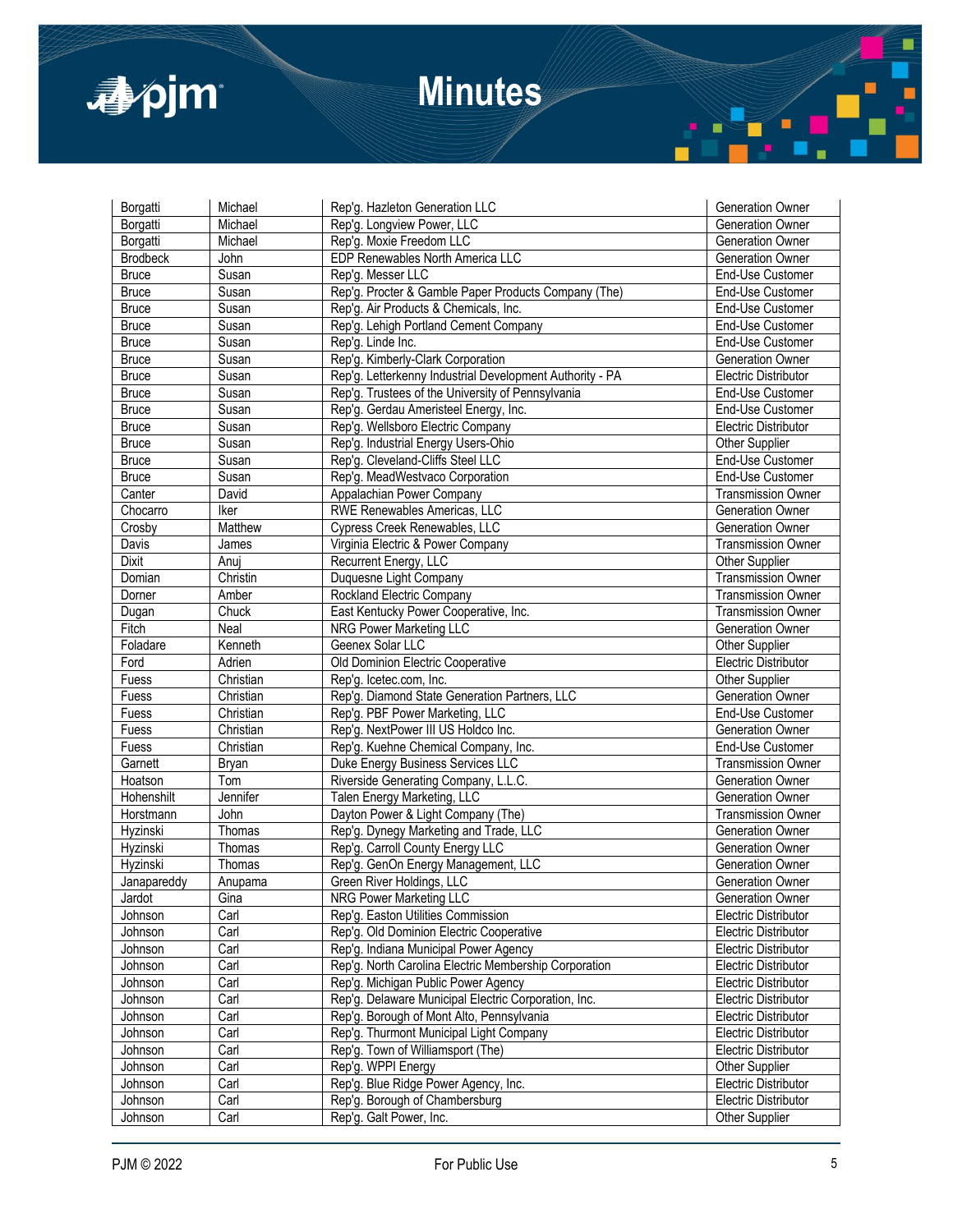

| Johnson     | Carl           | Rep'g. Energy Cooperative Association of Pennsylvania (The)          | <b>Other Supplier</b>       |
|-------------|----------------|----------------------------------------------------------------------|-----------------------------|
| Johnson     | Carl           | Rep'g. Northern Virginia Electric Cooperative (NOVEC)                | <b>Electric Distributor</b> |
| Johnson     | Carl           | Rep'g. Northern Illinois Municipal Power Agency                      | Electric Distributor        |
| Johnson     | Carl           | Rep'g. Allegheny Electric Cooperative, Inc.                          | <b>Electric Distributor</b> |
| Johnson     | Carl           | Rep'g. Buckeye Power, Inc.                                           | <b>Electric Distributor</b> |
| Johnson     | Carl           | Rep'g. American Municipal Power, Inc.                                | <b>Electric Distributor</b> |
| Johnson     | Carl           | Rep'g. Central Virginia Electric Cooperative                         | <b>Electric Distributor</b> |
| Johnson     | Carl           | Rep'g. City of Dover, Delaware                                       | <b>Electric Distributor</b> |
| Johnson     | Carl           | Rep'g. Hagerstown Light Department                                   | <b>Electric Distributor</b> |
| Johnson     | Carl           | Rep'g. Illinois Municipal Electric Agency                            | <b>Electric Distributor</b> |
| Johnson     | Carl           | Rep'g. North Carolina Municipal Power Agency Number 1                | Other Supplier              |
| Kauffman    | Brian          | Enel X North America, Inc.                                           | Other Supplier              |
| Keenan      | Matthew        | Elwood Energy, LLC                                                   | Generation Owner            |
| Kelly       | Stephen        | Brookfield Renewable Trading and Marketing LP                        | Other Supplier              |
| Kilgallen   | Kevin          | Avangrid Renewables, LLC                                             | Generation Owner            |
| Lieberman   | Steven         | American Municipal Power, Inc.                                       | <b>Electric Distributor</b> |
|             |                |                                                                      |                             |
| Litchfield  | Matt           | CPV Power Holdings, LP                                               | <b>Generation Owner</b>     |
| Long        | Scott          | Allegheny Electric Cooperative, Inc.                                 | <b>Electric Distributor</b> |
| Midgley     | Sharon         | Exelon Business Services Company, LLC                                | <b>Transmission Owner</b>   |
| Pakela      | Greg           | DTE Energy Trading, Inc.                                             | Other Supplier              |
| Pelletier   | Eveline        | H.Q. Energy Services (U.S.), Inc.                                    | Other Supplier              |
| Poulos      | Greg           | Rep'g. Office of the People's Counsel for the District of Columbia   | End-Use Customer            |
| Poulos      | Greg           | Rep'g. Virginia Division of Consumer Counsel                         | End-Use Customer            |
| Poulos      | Greg           | Rep'g. West Virginia Consumer Advocate Division                      | End-Use Customer            |
| Poulos      | Greg           | Rep'g. Illinois Citizen Utility Board                                | End-Use Customer            |
| Poulos      | Greg           | Rep'g. Delaware Division of the Public Advocate                      | End-Use Customer            |
|             |                | Rep'g. Consumer Protection and Advocate Division of the Tennessee    |                             |
| Poulos      | Greg           | <b>Attorney General</b>                                              | End-Use Customer            |
| Poulos      | Greg           | Rep'g. Public Staff - North Carolina Utilities Commission            | End-Use Customer            |
|             |                | Rep'g. Michigan Department of Attorney General, Environment, Natural |                             |
| Poulos      | Greg           | Resources, & Agriculture Division                                    | End-Use Customer            |
| Poulos      | Greg           | Rep'g. Office of the Attorney General, Kentucky                      | End-Use Customer            |
| Poulos      | Greg           | Rep'g. New Jersey Division of Rate Counsel                           | End-Use Customer            |
| Poulos      | Greg           | Rep'g. Maryland Office of People's Counsel                           | End-Use Customer            |
| Poulos      | Greg           | Rep'g. Pennsylvania Office of Consumer Advocate                      | End-Use Customer            |
| Poulos      | Greg           | Rep'g. Indiana Office of Utility Consumer Counselor (IN OUCC)        | End-Use Customer            |
| Poulos      | Greg           | Rep'g. Ohio Consumers' Counsel                                       | End-Use Customer            |
| Rohrbach    | John           | Rep'g. Kentucky Municipal Energy Agency                              | Electric Distributor        |
| Rohrbach    | John           | Rep'g. Southern Maryland Electric Cooperative, Inc.                  | <b>Electric Distributor</b> |
| Rohrbach    | John           | Rep'g. Wabash Valley Power Association, Inc.                         | <b>Electric Distributor</b> |
| Rohrbach    | John           | Rep'g. Big Savage, LLC                                               | <b>Generation Owner</b>     |
| Scarpignato | David          | Calpine Energy Services, L.P.                                        | Generation Owner            |
| Sharp       | lan            | Leeward Asset Management, LLC                                        | Generation Owner            |
| Stern       | Alex           | Public Service Electric and Gas Company                              | <b>Transmission Owner</b>   |
| Stupar      | Rob            | Invenergy, LLC                                                       | <b>Generation Owner</b>     |
| Swalwell    | <b>Bradley</b> | Tangent Energy Solutions, Inc.                                       | Other Supplier              |
| Tashakkori  | Cyrus          | Open Road Renewables, LLC                                            | Other Supplier              |
| White       | Brett          | Pine Gate Mid-Atlantic, LLC                                          | Other Supplier              |
| Whitehead   | Jeffrey        | Rep'g. Neptune Regional Transmission System, LLC                     | <b>Transmission Owner</b>   |
| Whitehead   | Jeffrey        | Rep'g. Eastern Generation, LLC                                       | Generation Owner            |
| Whitehead   | Jeffrey        | Rep'g. Essential Power Rock Springs, LLC                             | <b>Generation Owner</b>     |
| Whitehead   | Jeffrey        | Rep'g. Shell Energy North America (US), L.P.                         | Other Supplier              |
| Whitehead   | Jeffrey        | Rep'g. Wheelabrator Falls Inc.                                       | Generation Owner            |
| Wieland     | John           | Leeward Asset Management, LLC                                        | Generation Owner            |
| Wilkinson   | Eric           | Orsted Onshore North America, LLC                                    | Generation Owner            |

Г I

п

╣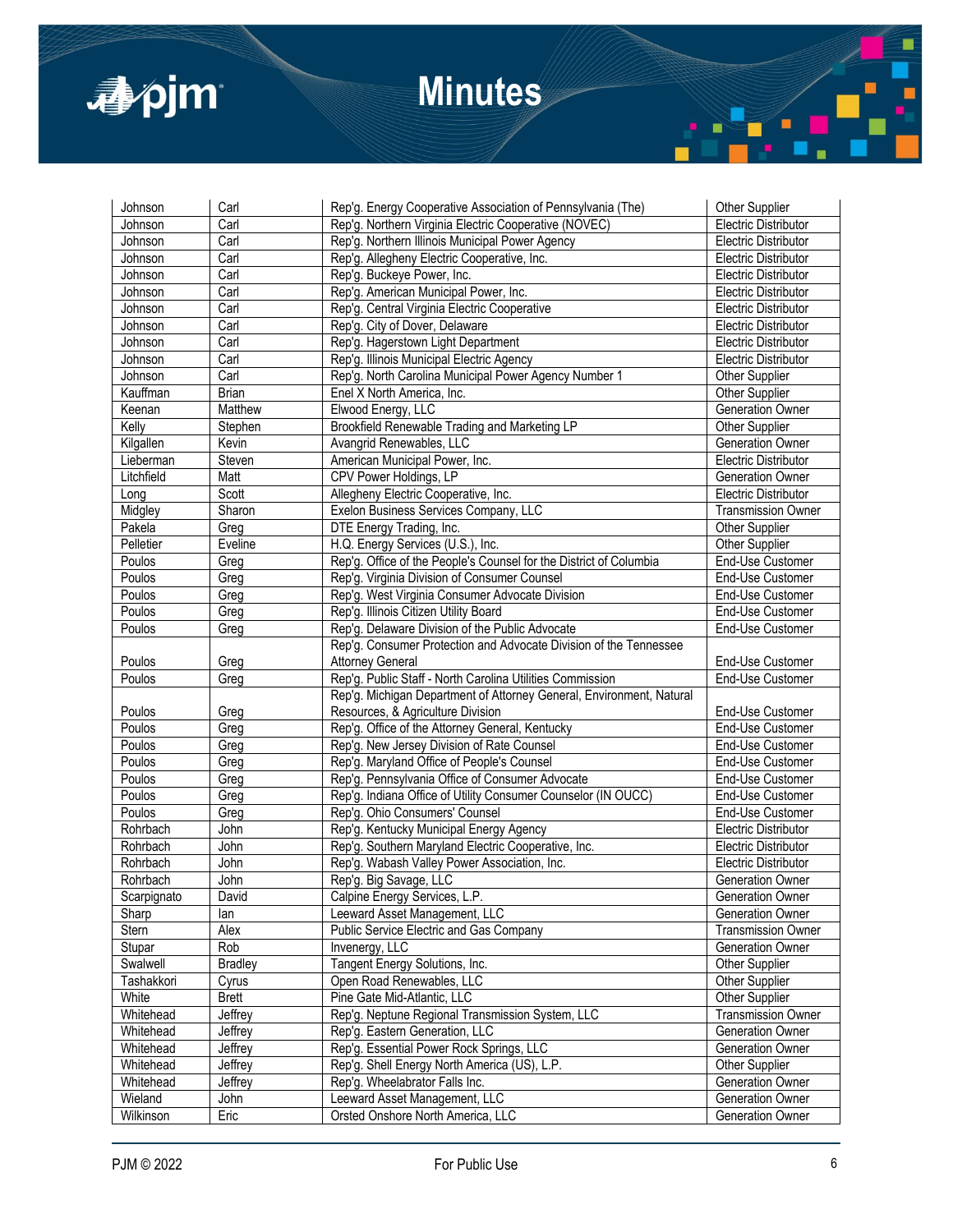



| Yovanovich | Laura | PPL Electric Utilities Corporation d/b/a PPL Utilities | Transmission Owner

### **Non-Voting Attendees**

| <b>LAST NAME</b>   | <b>FIRST NAME</b> | <b>COMPANY NAME</b>                        | <b>SECTOR</b>               |
|--------------------|-------------------|--------------------------------------------|-----------------------------|
| Adams              | Darren            | East Kentucky Power Cooperative, Inc.      | <b>Transmission Owner</b>   |
| Bailey             | Mike              | <b>NOVEC</b>                               | None                        |
| Barrow             | Kim               | Commonwealth of PA                         | None                        |
| Berman             | Dave              | Wright & Talisman, P.C.                    | None                        |
| Berton             | Tyler             | AEP Appalachian Transmission Company, Inc. | <b>Transmission Owner</b>   |
| Bigelow            | Christina         | Pine Gate Renewables, LLC                  | None                        |
| Blackwell          | Mike              | Husch Blackwell                            | None                        |
| Bowring            | Joe               | Monitoring Analytics, LLC                  | None                        |
| Brady              | George            | Ohio Valley Electric Corp                  | <b>Transmission Owner</b>   |
| <b>Brouillette</b> | Kyle              | Indiana Municipal Power Agency             | <b>Electric Distributor</b> |
| <b>Bunch</b>       | Kevin             | EDF Trading North America, LLC             | Other Supplier              |
| <b>Burbure</b>     | Stacy             | AEP Appalachian Transmission Company, Inc. | <b>Transmission Owner</b>   |
| Burnham            | Kat               | Advanced Energy Economy (AEE)              | None                        |
| Callen             | Zachary (Zac)     | Illinios Commerce Commission               | None                        |
| Carmean            | Gregory           | OPSI                                       | None                        |
| Carrier            | Ronald (Ron)      | <b>Big Lake Consulting</b>                 | None                        |
| Castellano         | Meghan            | <b>EnBW North America</b>                  | None                        |
| Christopher        | Mahila            | Public Utilities Commission of Ohio (The)  | None                        |
| Chu                | Michael           | Forest Investment Group, LLC               | Other Supplier              |
| Circelli           | Roseanne          | Public Service Electric & Gas Company      | <b>Transmission Owner</b>   |
| Cocco              | Michael           | Old Dominion Electric Cooperative          | Electric Distributor        |
| Corash             | Richard           | PSEG Energy Resources & Trade LLC          | Other Supplier              |
| Dadourian          | John              | Monitoring Analytics, LLC                  | None                        |
| Davis              | David             | Strata Solar                               | None                        |
| Denby              | <b>Brett</b>      | <b>NOVEC</b>                               | None                        |
| Dennis             | Jeff              | Advanced Energy Economy, Inc.              | None                        |
| Dillon             | Matthew           | <b>UGI Development Company</b>             | <b>Generation Owner</b>     |
| Esquivel           | Manuel            | Enel Trading North America, LLC            | Other Supplier              |
| Eyocko             | Stephanie         | The Federal Energy Regulatory Commission   | None                        |
| Fall               | Maguette          | <b>EDF Renewable Energy</b>                | None                        |
| Fazio              | Danielle          | Noble Americas Gas & Power Corp.           | Other Supplier              |
| Filomena           | Guy               | Customized Energy Solutions, Ltd.*         | None                        |
| Fink               | Regan             | Pine Gate Mid-Atlantic, LLC                | Other Supplier              |
| Fink               | Sari              | American Clean Power Association           | None                        |
| Fishback           | Luke              | Affirmed Energy LLC                        | Other Supplier              |
| Foster Cronin      | Denise            | East Kentucky Power Cooperative, Inc.      | <b>Transmission Owner</b>   |
| Fuerst             | Gary              | American Transmission Systems, Inc.        | <b>Transmission Owner</b>   |
| Janicki            | Diane             | Boston Energy Trading & Marketing, LLC     | Other Supplier              |
| Gates              | Terry             | AEP Appalachian Transmission Company, Inc. | <b>Transmission Owner</b>   |
| Gebolys            | Debbie            | Public Utilities Commission of Ohio (The)  | None                        |
| Ghayas             | Awais             | PJM Interconnection, LLC                   | None                        |
| Ghodsian           | Arash             | American Transmission Company, LLC         | None                        |
| Gorman             | <b>Brad</b>       | Energy Harbor LLC                          | Generation Owner            |
| Green              | Chris             | Tri Global Energy, LLC                     | None                        |
| Greene             | Ben               | AEP Appalachian Transmission Company, Inc. | <b>Transmission Owner</b>   |
| Greiner            | Gary              | PSEG Energy Resources & Trade LLC          | Other Supplier              |
| Grieve             | Andrew            | Pine Gate Mid-Atlantic, LLC                | Other Supplier              |
| Guntle             | Vince             | American PowerNet Management               | End-Use Customer            |
| Guy                | Gary              | Baltimore Gas and Electric Company         | <b>Transmission Owner</b>   |
| Han                | Minnie            | Enel Trading North America, LLC            | Other Supplier              |
| Hanser             | Erik              | Michigan Public Service Commission         | None                        |
|                    |                   |                                            |                             |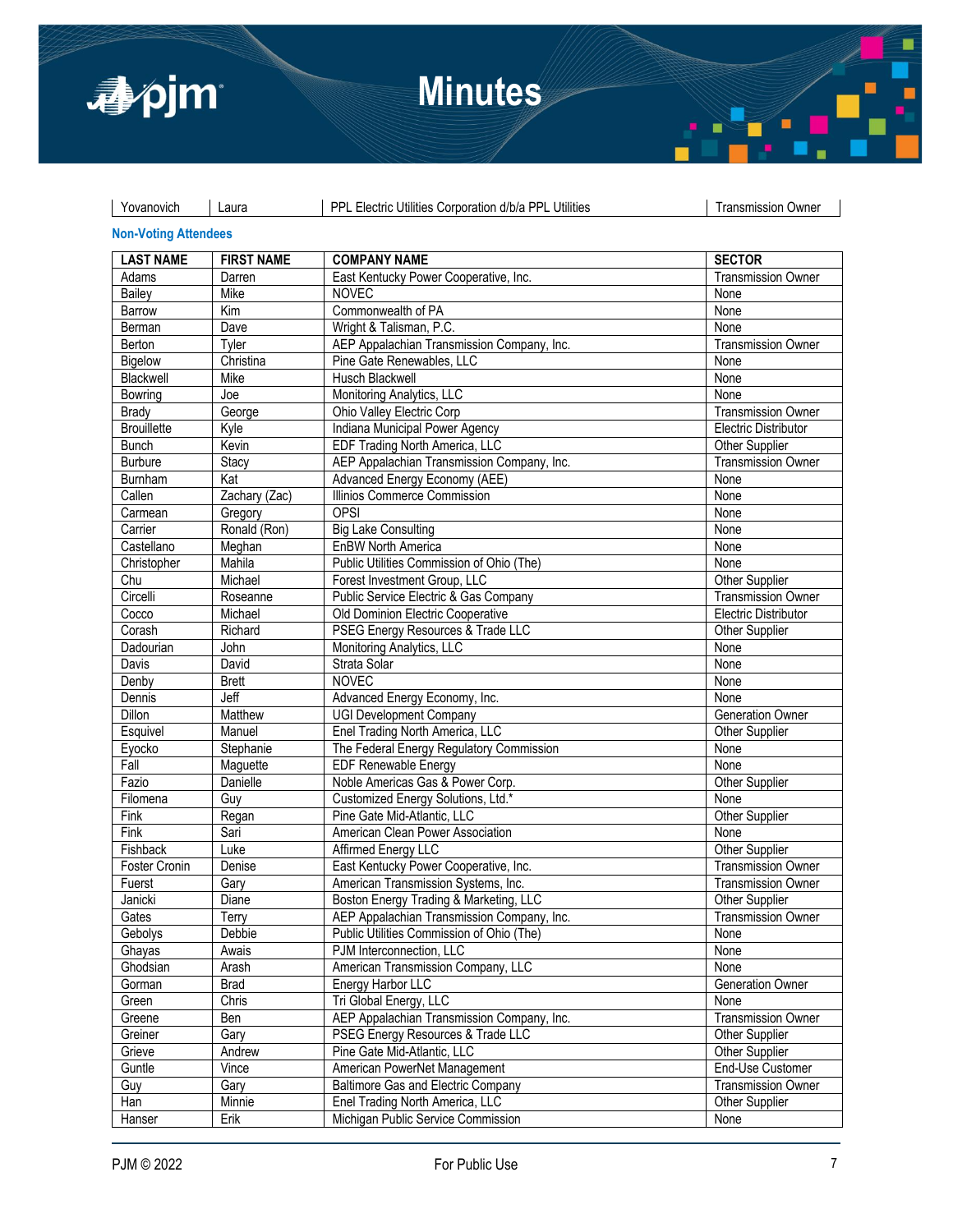

| Hastings       | David            | Market Interconnection Consulting Services (MICS)          | None                      |
|----------------|------------------|------------------------------------------------------------|---------------------------|
| Heinle         | Frederick (Erik) | Office of the Peoples Counsel for the District of Columbia | End-Use Customer          |
| Hepplewhite    | Peter            | <b>Wrigley Capital LLC</b>                                 | Other Supplier            |
| Horning        | Lynn Marie       | Customized Energy Solutions, Ltd.*                         | None                      |
| Hudis          | Gabriella        | Jersey Green Energy LLC                                    | Other Supplier            |
| Hudson         | Jeff             | Urban Grid Solar Projects, LLC                             | Other Supplier            |
|                | Jacqulynn        |                                                            |                           |
| Hugee          | (Jacqui)         | Dominion Energy Generation Marketing, Inc.                 | <b>Generation Owner</b>   |
| Huntoon        | Stephen          | Chesapeake Transmission LLC                                | Other Supplier            |
| Hurwich        | Mark             | Elliott Bay Energy Trading, LLC                            | Other Supplier            |
| ller           | Arthur (Art)     | Indiana Office of Utility Consumer Counsel                 | End-Use Customer          |
| Jett           | William (Bill)   | Duke Energy Business Services LLC                          | <b>Transmission Owner</b> |
| Johnston       | David            | Indiana Utility Regulatory Commission                      | None                      |
| Jones          | Peter            | Energy Endeavors, LLC                                      | Other Supplier            |
| Kaplan         | Donald (Don)     | <b>K&amp;L Gates LLP</b>                                   | None                      |
| Kayne          | Samuel           | State of Delaware                                          | None                      |
| Kent           | Janessa          | Duquesne Light Company                                     | <b>Transmission Owner</b> |
| Kogut          | George           | New York Power Authority                                   | Other Supplier            |
| Kurthakoti     | Divya            | Orsted US Trading LLC                                      | Other Supplier            |
| Laios          | Takis            | AEP Appalachian Transmission Company, Inc.                 | <b>Transmission Owner</b> |
| Lawson         | Ryen             | Dominion Virginia Power                                    | None                      |
| Lichtin        | Steven           | Go Electric Inc.                                           | None                      |
| Lin            | Dave             | Citadel FNGE Ltd.                                          | Other Supplier            |
| Lopez-Lopez    | Anthony          | Bryndan Associates, Inc.                                   | None                      |
| Luftig         | Lisa             | Exelon Business Services Company, LLC                      | <b>Transmission Owner</b> |
| Mabry          | David            | McNees Wallace & Nurick LLC                                | None                      |
| MacLearnsberry | Kirk             | <b>Teichos Energy</b>                                      | None                      |
| Marinelli      | Richard          | Public Service Electric & Gas Company                      | <b>Transmission Owner</b> |
| Martin         | Valerie          | The Federal Energy Regulatory Commission                   | None                      |
| Matheson       | Eric             | Pennsylvania Public Utility Commission                     | None                      |
| Matuszak       | Alex             | UGI Energy Services, LLC                                   | <b>Other Supplier</b>     |
| McDewell       | Christian        | The Public Utilities Commission Of Pennsylvania            | None                      |
| Miller         | John             | Commonwealth Edison Company                                | <b>Transmission Owner</b> |
| Morias         | Matt             | National Grid Renewables, LLC                              | None                      |
| Muhl           | Nancy            | PJM Interconnection, LLC                                   | None                      |
| Nadel          | Steven           | PPL Electric Utilities Corp. dba PPL Utilities             | <b>Transmission Owner</b> |
| Nedwick        | Peter            | Virginia Electric & Power Company                          | <b>Transmission Owner</b> |
| Noel Jeune     | Reynaldo         | Acciona Energy North America Corporation                   | <b>Generation Owner</b>   |
| O'Hara         | Bernard (Bernie) | Sargent & Lundy                                            | None                      |
| Okenfuss       | James            | Savion, LLC                                                | None                      |
|                | Robert           | Gen Ops, LLC                                               | Other Supplier            |
| Olinger        |                  |                                                            |                           |
| Ondayko        | <b>Brock</b>     | AEP Appalachian Transmission Company, Inc.                 | Transmission Owner        |
| Panegal        | Ash              | Apex Clean Energy                                          | None                      |
| Peoples        | John             | Duquesne Light Company                                     | <b>Transmission Owner</b> |
| Porter         | Randall (Randy)  | National Grid Renewables, LLC                              | None                      |
| Pratt          | Nicholas (Nick)  | PPL Electric Utilities Corp. dba PPL Utilities             | <b>Transmission Owner</b> |
| Price          | Rob              | Sun Energy 1                                               | None                      |
| Price          | Ruth             | Division of the Public Advocate of the State of Delaware   | End-Use Customer          |
| Procuniar      | Jason            | Buckeye Power, Inc.                                        | Electric Distributor      |
| Ptak           | Anton            | <b>EDF Renewable Energy</b>                                | None                      |
| Pungaliya      | Rajat            | Pine Gate Mid-Atlantic, LLC                                | Other Supplier            |
| Quivel         | Manuel           | Enel X North America, Inc.                                 | Other Supplier            |
| Rainey         | Frank            | PEI Power Corporation                                      | Generation Owner          |
| Robichaud      | Donna            | Geenex Solar LLC                                           | Other Supplier            |
| Robinson       | Becky            | Vista Energy Marketing, L.P.                               | Other Supplier            |

Г I

п

╣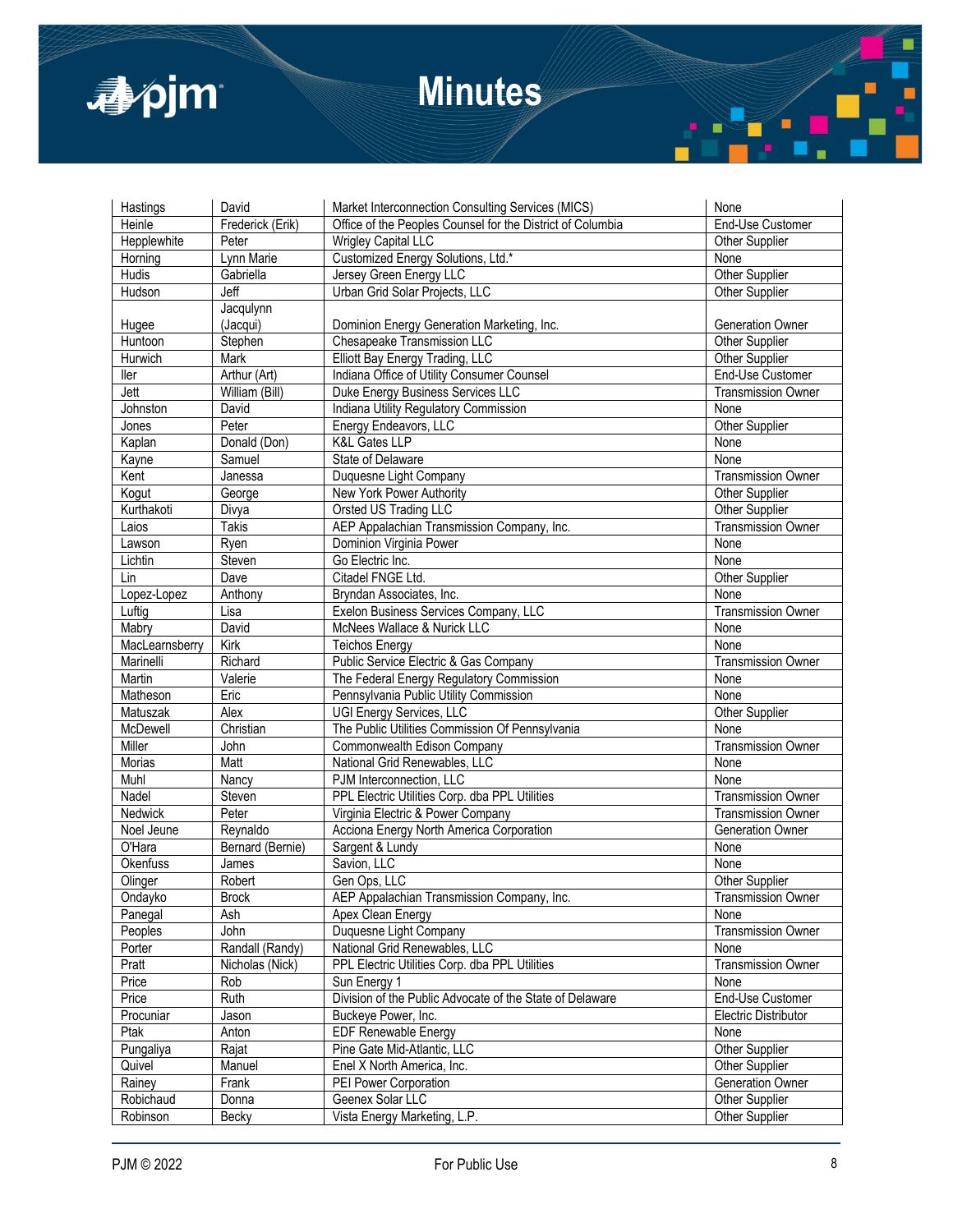

| Rutledge        | Craig          | AEP Appalachian Transmission Company, Inc.   | <b>Transmission Owner</b>   |
|-----------------|----------------|----------------------------------------------|-----------------------------|
| Sajja           | Pavan          | Aura Power                                   | None                        |
| Samarasekera    | Kasun          | Electric Power Engineers, Inc.               | None                        |
| Sasser          | Jonathan       | Customized Energy Solutions, Ltd.*           | None                        |
| Schmitt         | David          | New Jersey Board of Public Utilities         | None                        |
| Segner          | Sharon         | LS Power Development, LLC                    | None                        |
| Seide           | Richard        | Apex Clean Energy                            | None                        |
| <b>Sells</b>    | Scott          | East Kentucky Power Cooperative, Inc.        | <b>Transmission Owner</b>   |
| Shanker         | Roy            | H.Q. Energy Services (U.S.), Inc.            | Other Supplier              |
| Skumanich       | William (Bill) | <b>RTR Energy Solutions</b>                  | None                        |
| Solomon         | Jeff           | Savion, LLC                                  | None                        |
| Sotkiewicz      | Paul           | <b>E-Cubed Policy Associates</b>             | None                        |
| Stanfill        | Susan          | Pine Gate Mid-Atlantic, LLC                  | Other Supplier              |
| Stone           | Andy           | <b>Gabel Associates</b>                      | None                        |
| Stuchell        | Jeff           | Energy Harbor LLC                            | <b>Generation Owner</b>     |
| Stupar          | Rob            | Invenergy, LLC                               | <b>Generation Owner</b>     |
| Sturgeon        | John           | Duke Energy Carolinas, LLC                   | <b>Other Supplier</b>       |
| Sunderman       | Derek          | Savion, LLC                                  | None                        |
| Sussler         | Philip         | Maryland Office Of Peoples Council           |                             |
| Svenson         | Heather        | Public Service Electric & Gas Company        | <b>Transmission Owner</b>   |
| Sweeney         | Rory           | <b>NOVEC</b>                                 | None                        |
| Swigonski       | Frank          | Pine Gate Renewables, LLC                    | None                        |
| Szot            | Lisa           | Strata Clean Energy                          | None                        |
| Tanenhauf       | Stefanie       | Citadel FNGE Ltd.                            | Other Supplier              |
| Taylor          | Robert         | Exelon Business Services Company, LLC        | <b>Transmission Owner</b>   |
| Tekle           | Zelalem        | <b>REV Renewables</b>                        | None                        |
| Thomas          | Amber          | Exelon Business Services Company, LLC        | <b>Transmission Owner</b>   |
| <b>Tibbetts</b> | Maeve          | K & L Gates                                  | None                        |
| Tyler           | Catherine      | Monitoring Analytics, LLC                    | None                        |
| VanBlargan      | Bryna          | Audubon Land Development                     | None                        |
| VanderLaan      | D. William     | Illinois Commerce Commission                 | None                        |
| Vander Vorst    | Aaron          | Tradewind Energy, Inc.                       | None                        |
| Vayda           | <b>Brian</b>   | Borough of Park Ridge, NJ                    | <b>Electric Distributor</b> |
| Velummylum      | Ganesh         | BrightNight Holdings, LLC                    | None                        |
| Von Plagenhoef  | Rowen          | Charles River Associates (CRA) International | None                        |
| Evrard          | David          | Pennsylvania Office of Consumer Advocate     | End-Use Customer            |
| Walcavich       | Colin          | National Grid Renewables, LLC                | None                        |
| Walker          | Jennifer       | Exelon Business Services Company, LLC        | <b>Transmission Owner</b>   |
| Warren          | Wendy          | Wright & Talisman, P.C.                      | None                        |
| Wehnes          | Kathleen       | Maryland Department of the Environment       | None                        |
| Weigel          | Shannon        | Edison Energy, LLC                           | None                        |
| Wilson          | James          | <b>Wilson Energy Economics</b>               | None                        |
| Yoder           | Michael        | RTO Insider                                  | None                        |

#### **PJM Attendees**

| <b>LAST NAME</b> | <b>FIRST NAME</b> | <b>COMPANY NAME</b>     | <b>SECTOR</b> |
|------------------|-------------------|-------------------------|---------------|
| Asthana          | Manu              | PJM Interconnection LLC | None          |
| Baizman          | Aaron             | PJM Interconnection LLC | None          |
| Bautista         | Aleiandro         | PJM Interconnection LLC | None          |
| Bernstein        | Matthew           | PJM Interconnection LLC | None          |
| <b>Bowker</b>    | Shannon           | PJM Interconnection LLC | None          |
| <b>Bovle</b>     | Glen              | PJM Interconnection LLC | None          |
| <b>Bresler</b>   | Stu               | PJM Interconnection LLC | None          |
| <b>Brown</b>     | Rich              | PJM Interconnection LLC | None          |
| <b>Bruno</b>     | Joshua            | PJM Interconnection LLC | None          |

Г

п

7. L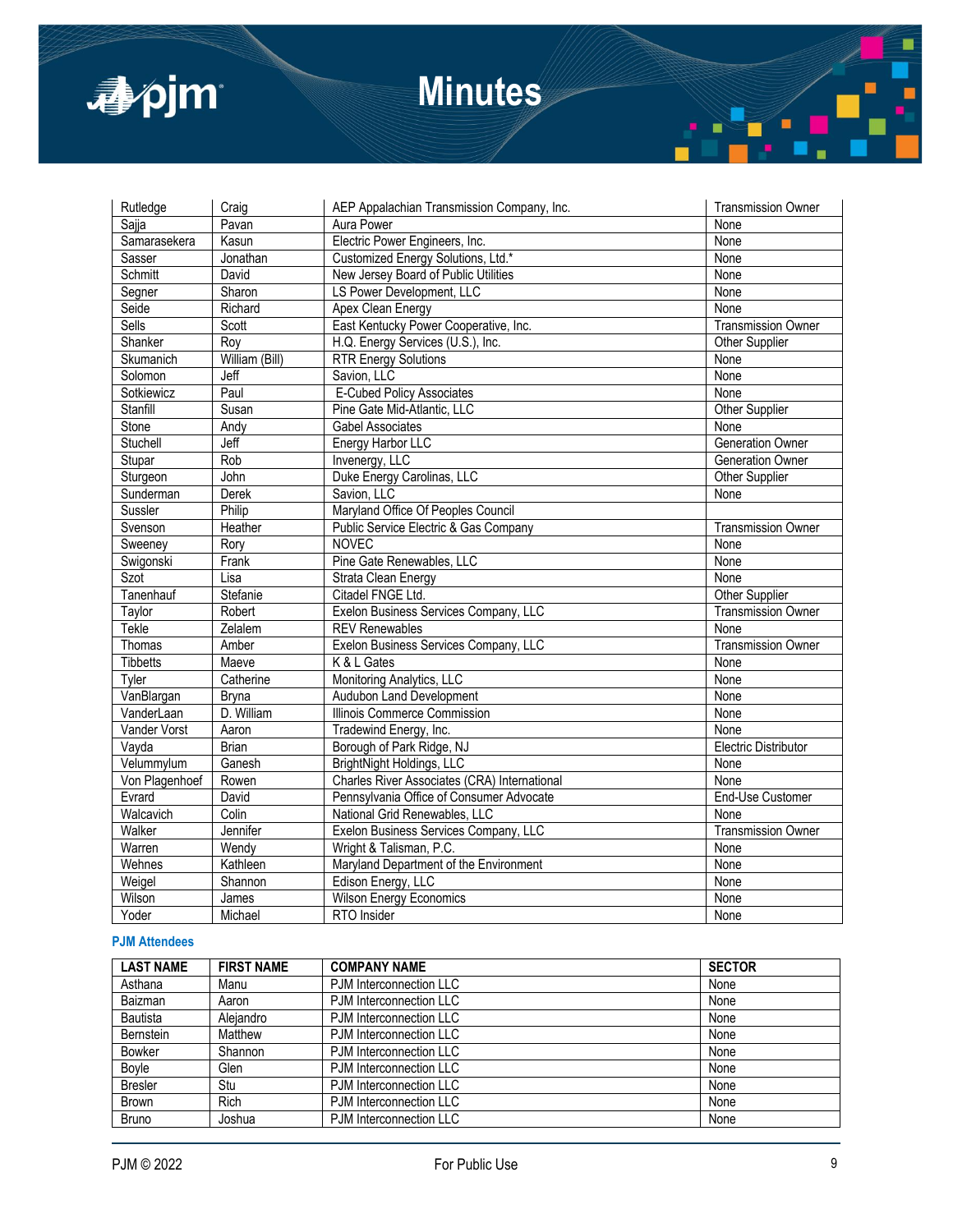

| Bruno          | Patrick             | PJM Interconnection LLC        | None |
|----------------|---------------------|--------------------------------|------|
| <b>Bryson</b>  | Michael             | PJM Interconnection LLC        | None |
| <b>Buehler</b> | Susan               | PJM Interconnection LLC        | None |
| <b>Burdis</b>  | Tim                 | PJM Interconnection LLC        | None |
| Callaghan      | Christopher         | PJM Interconnection LLC        | None |
| Carroll        | Rebecca             | PJM Interconnection LLC        | None |
| Caven          | Augustine           | PJM Interconnection LLC        | None |
| Caven          | Onyinye             | PJM Interconnection LLC        | None |
| Chmielewski    | <b>Brian</b>        | PJM Interconnection LLC        | None |
| Ciabattoni     | Joseph              | PJM Interconnection LLC        | None |
| Conboy         | Paula               | PJM Interconnection LLC        | None |
| D'Antonio      | Phil                | PJM Interconnection LLC        | None |
| Del Viscio     | <b>Mike</b>         | PJM Interconnection LLC        | None |
| Dent           | Duane               | PJM Interconnection LLC        | None |
| Derin          | Bilge               | PJM Interconnection LLC        | None |
| Devita         | Thomas              | PJM Interconnection LLC        | None |
| <b>Drake</b>   | Anna                | <b>PJM Interconnection LLC</b> | None |
| Drauschak      | Lisa                | <b>PJM</b> Interconnection LLC | None |
| Edgar-Smith    | Collin              | PJM Interconnection LLC        | None |
| Egan           | Amanda              | PJM Interconnection LLC        | None |
| Egan           | David               | PJM Interconnection LLC        | None |
| Fan            | Zhenyu              | PJM Interconnection LLC        | None |
| Fitzpatrick    | <b>Brian</b>        | PJM Interconnection LLC        | None |
| Foley          | Sheila              | PJM Interconnection LLC        | None |
| Franks         | Ed                  | PJM Interconnection LLC        | None |
| Gates          | Jill                | PJM Interconnection LLC        | None |
| Glatz          | Suzanne             | PJM Interconnection LLC        | None |
| Glazer         | $\overline{C}$ raig | PJM Interconnection LLC        | None |
| Graf           | Walter              | PJM Interconnection LLC        | None |
| Haque          | Asim                | PJM Interconnection LLC        | None |
| Hauske         | Thomas              | PJM Interconnection LLC        | None |
| Hay            | Joseph              | PJM Interconnection LLC        | None |
| Hicks          | Colleen             | PJM Interconnection LLC        | None |
| Hislop         | David               | <b>PJM</b> Interconnection LLC | None |
| Holter         | Natasha             | PJM Interconnection LLC        | None |
| Horger         | Tim                 | PJM Interconnection LLC        | None |
| Hu             | Yong                | PJM Interconnection LLC        | None |
| Jayachandran   | Marilyn             | PJM Interconnection LLC        | None |
| Keech          | Adam                | PJM Interconnection LLC        | None |
| Keegan         | Jack                | PJM Interconnection LLC        | None |
| Kenney         | Susan               | <b>PJM</b> Interconnection LLC | None |
| Kim            | Sung                | PJM Interconnection LLC        | None |
| Kovler         | Ed                  | PJM Interconnection LLC        | None |
| Kuras          | Mark                | PJM Interconnection LLC        | None |
| Lai            | Erin                | PJM Interconnection LLC        | None |
| Lu             | Chen                | PJM Interconnection LLC        | None |
| Lynch          | Jessica             | PJM Interconnection LLC        | None |
| Manno          | Dean                | PJM Interconnection LLC        | None |
| McElwaine      | Kathy               | PJM Interconnection LLC        | None |
| McGlynn        | Paul                | PJM Interconnection LLC        | None |
| McLaverty      | Megan               | PJM Interconnection LLC        | None |
| Nestel         | Stacey              | PJM Interconnection LLC        | None |
| O'Brien        | Tom                 | PJM Interconnection LLC        | None |
| O'Hara         | Chris               | PJM Interconnection LLC        | None |
| Patel          | Anita               | PJM Interconnection LLC        | None |